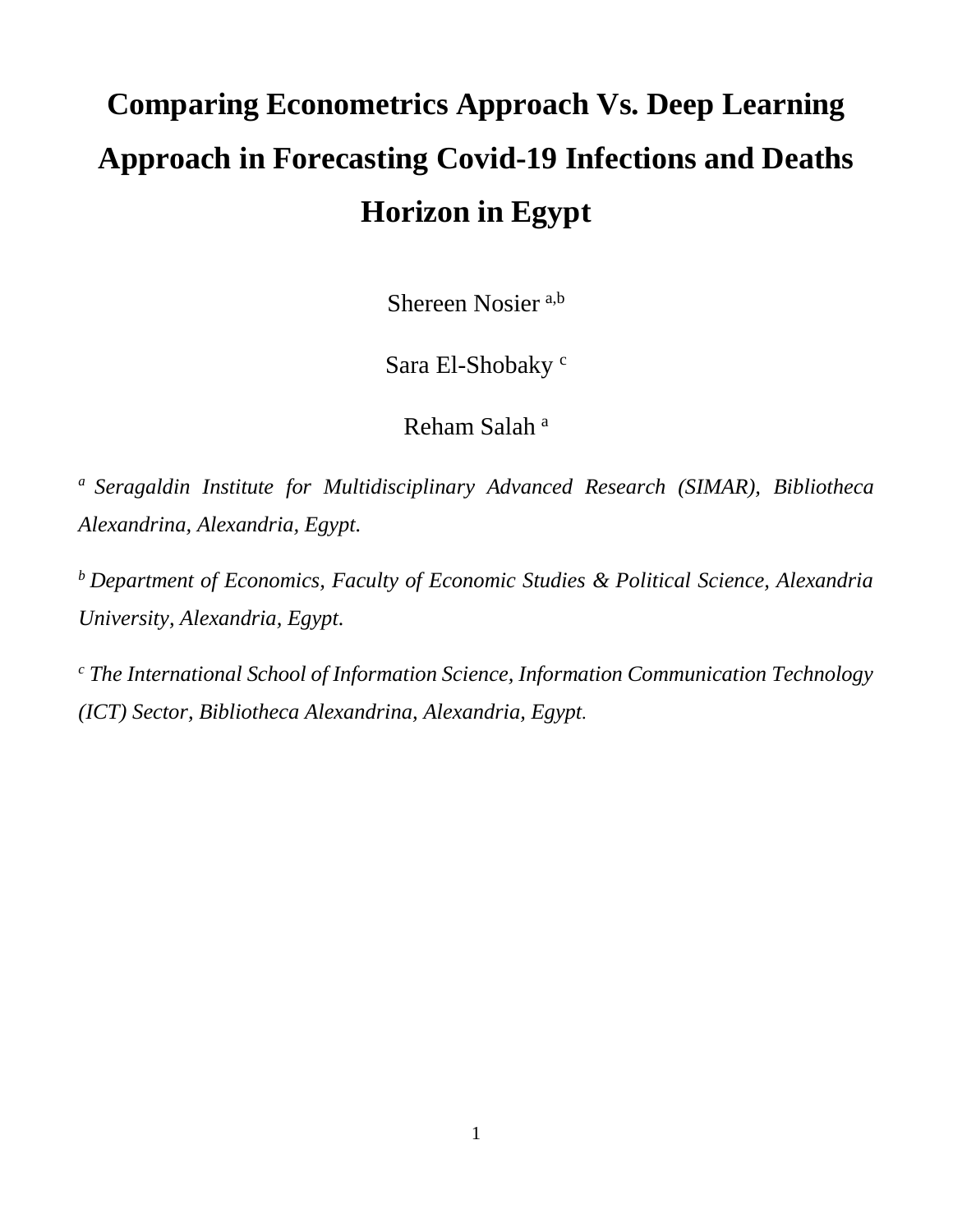# **Abstract**

Recently, researchers have applied the Artificial Intelligence, especially deep learning in forecasting, instead of the traditional econometrics' methods. They argue that deep learning approach can improve the forecasting results by reducing the forecasting errors and saving time and cost. However, there is no empirical evidence for that, since there is a lack of research comparing the forecasting performance of these approaches. Consequently, the aim of this paper is to examine the latter argument and to identify the best technique to be used in forecasting the Covid-19 pandemic and others. In fact, the Covid-19 pandemic is defining a global health crisis, which is the hugest the world has faced since World War II. In addition to being threatened by GDP decline and income losses; fears of fetal effects of this epidemic makes it critical to predict the potential spread and identify the best techniques to be applied for that purpose. To achieve the aim of this study, two different methods of forecasting, namely an econometric approach named Autoregressive-Distributed Lag (ARDL) and a deep learning model named Long Short-Term Memory (LSTM) are utilized to forecast the number of daily cases and deaths of Covid-19 in Egypt (March 2020 - March 2021). Consequently, the contribution of this paper is twofold; first, investigating the best way of forecasting the Covid-19 epidemic especially, and therefore real-life phenomena in general, second, assessing the impact of mobility on the incidence of the pandemic in Egypt. The results revealed that the LSTM method shows a slightly better forecasting performance even without using mobility data.

Keywords: Forecasting, Econometrics, Deep Learning, Community Mobility, ARDL, LSTM.

Funding sources: This research did not receive any specific grant from funding agencies in the public, commercial, or not-for-profit sectors.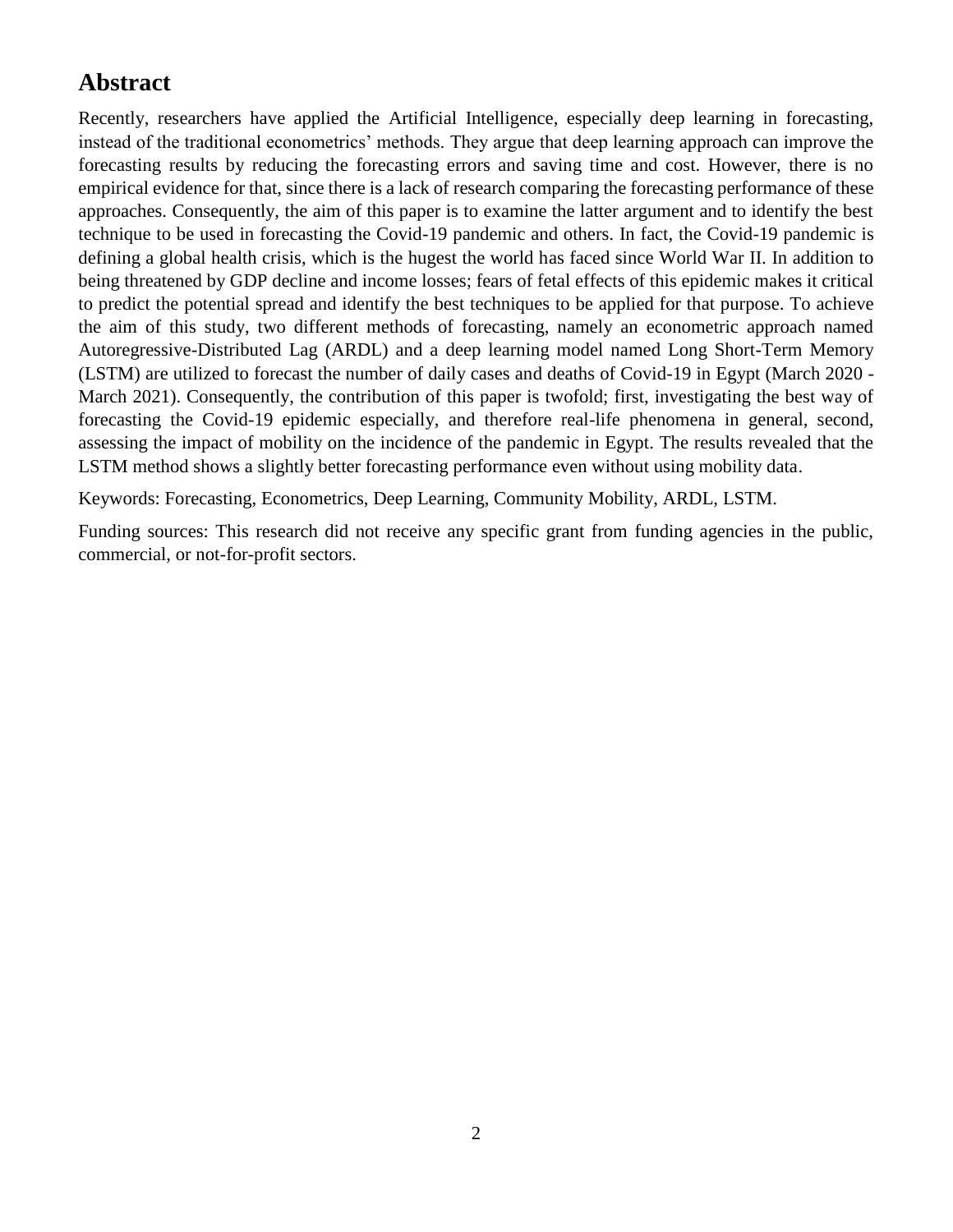# **1. Introduction**

Since the mid of December 2019, the novel coronavirus (Severe Acute Respiratory Syndrome 2 "SARS-CoV-2") from Wuhan, China, has continued to spread across the globe and turned into a pandemic currently known as Covid-19 (Yousaf, Zahir, Riaz, Hussain & Shah, 2020; Kumar et al., 2020). Because of the rapid increase of the number of infections worldwide, the contagious disease has turned the world upside down. In fact, during the first year of the pandemic, as of 15 August 2020, the novel virus has infected 21.63 million persons across the globe and killed more than 769 thousand people with 3.56% death to infection rate. On the other hand, 14.34 million have been recovered with 66.31% recovery rate as of the same date. A month later, the virus has infected 29.73 million individuals and the death toll reached 939,289 resulting in a lower mortality rate of 3.16% compared to 3.56%. Additionally, on the same date the number of recovered people has reached 21.54 million, so that the recovery rate increased to 72.46%. Tracking the path of infections, it was depicted that the number of confirmed cases more than doubled only two months later by November 25 2020. For instance, the number of infections reached 60.78 million persons and the deaths crossed the million mark to 1.43 million deaths hence the death rate declined to 2.35%. Following, a 104% increase has occurred in the number of infections to hit 124.86 million after about four months- 25 March 2021. Whilst 2.7 million deaths were caused by the virus resulting in 2.2% death ratio. Moreover, the recovery rate reached a maximum of 80.8%. Up to the present time, by 31 January 2022, the number of infections reached 382.341 million with 5.706 million deaths. Further, recoveries of 303.208 million were recorded. These latest figures reveal that the recovery rate equals 79.30%, whilst the death ratio is 1.49%.

Based on the herein above numbers, it can be deduced that the virus may have become less lethal globally as the death rate kept on decreasing and the recovery rate has risen. To add more, due to the Covid-19 pandemic, everything has been impacted around the world. In order to prevent further transmission, strong preventive measures had been taken such as implementing lockdown and international travel bans. Despite being under lockdown for a long time of uncertainty, countries are still trying their best to stay opening their economies and relax movement restrictions to avoid poverty increase and job losses.

Indeed, the global economy is facing the worst economic catastrophe since the 1930s Great Depression (Breisinger et al., 2020). The case in Egypt is not different from the rest of the world. Despite being threatened by GDP decline and income losses; the Egyptian government has reacted early to restrain the pandemic outbreak. By mid-March 2019, many measures had been undertaken to contain the spread of the virus, including travel bans, a nighttime curfew, social gatherings ban, and the closure of some organizations, religious institutions and schools. More than three months after imposing them, Egypt began lifting many of the restrictions put in place to curb the spread of coronavirus. However, due to increased concerns about a possible second wave to hit the country, other measures of closure had been taken to control any potential infections.

Due to the fact that decisions made now and in the months to come will be some of the most important in addition to the fears of possible powerful waves, it is urgent that the government making those decisions has access to the best information available regarding the possible trajectory of the pandemic. Therefore, predictions on the potential spread of Covid-19 based on time series, econometric models as well as deep learning approaches can be important tools for designing and/or evaluating countermeasures. In the last few months, researchers have developed or utilized existing statistical methods and machine learning methodologies to predict the number of cases and deaths (Yousaf et al., 2020). Additionally, the released Google Community Mobility Reports (GCMR) offer a novel opportunity to investigate the relationship between mobility patterns and spread or transmission of Covid-19 (Paez, 2020).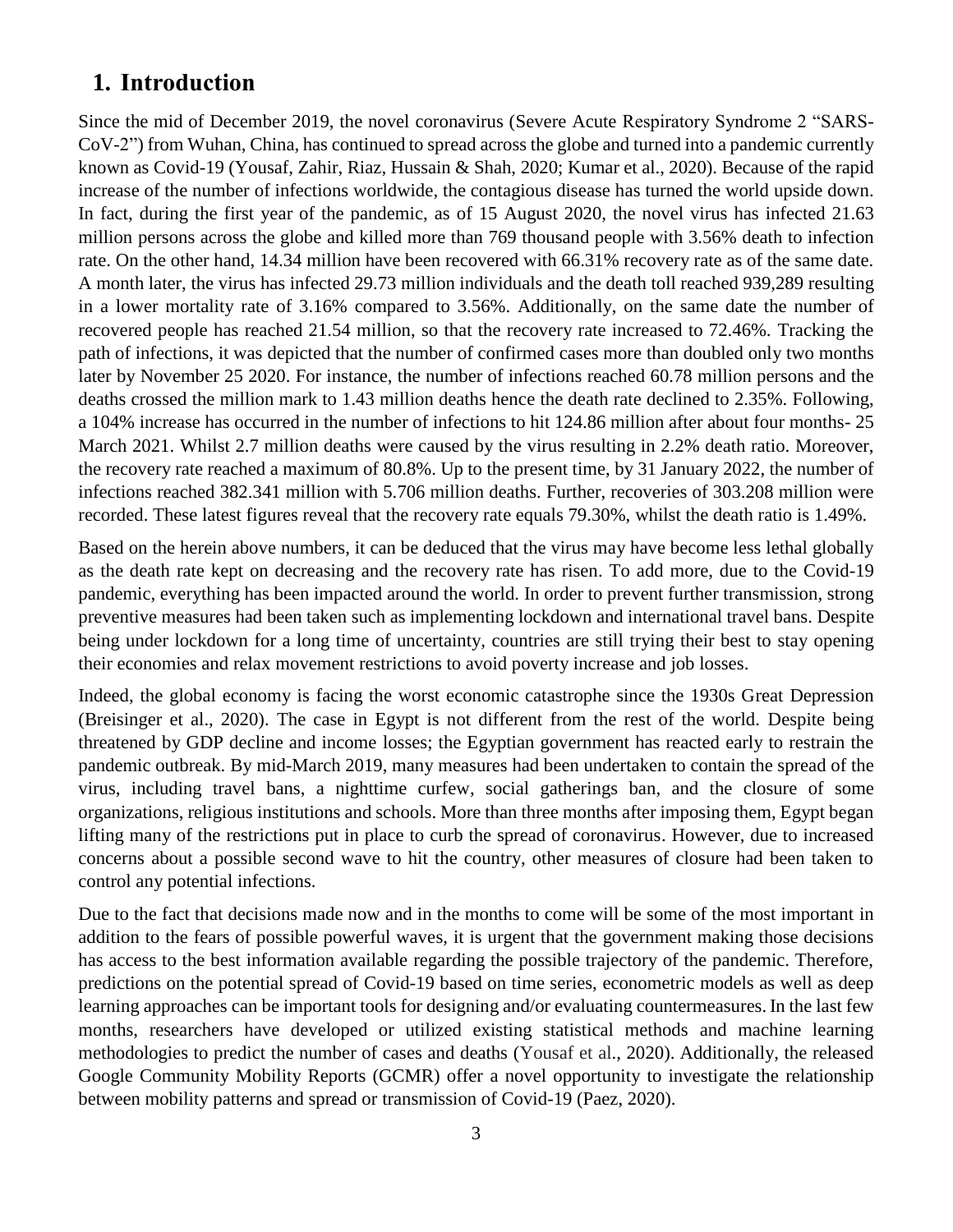# **2. Aim of The Study**

Based on the previously mentioned reasons, the objective of this study is first using the most recent available data to find the best prediction models for cases and death in Egypt. Additionally, due to the fact that the pandemic is of dynamic nature, more and continuous epidemiological models are needed for forecasting; consequently, three models will be employed namely, Auto Regressive Integrated Moving Average (ARIMA), Autoregressive-Distributed Lag (ARDL) and Long Short-Term Memory (LSTM). Second, to analyze the impact of mobility on the incidence of the pandemic using GCMR to evaluate the results of easing lockdown restrictions. Third, to compare the forecasting capabilities of the three estimated models by means of different statistical assessment criteria.

## **3. Literature Review**

In fact, early attempts have been undertaken in the beginning of the world-wide pandemic in order to model and forecast its possible short or long run paths. That being the case, several statistical or mathematical models as well as Artificial Intelligence (AI) algorithms have been utilized by many scholars across the globe. In May 2020, Mohamadou, Halidou and Kapen conducted a comprehensive overview of the different employed techniques. Similarly, in October 2020, Tayarani-N carried out a literature review regarding the application of AI models in all horizons related to Covid-19.

On the other front, some work examined the performance of statistical models as compared to AI models. In their study, (Saba & Elsheikh, 2020) forecasted the possible number of cases in Egypt using statistical and AI methods namely; the ARIMA and the Nonlinear Autoregressive Artificial Neural Networks (NARANN). The study utilized the reported cases from 1 March to 9 May 2020 to forecast one month ahead until 8 June 2020. To assess and compare the performance of the two models, the authors utilized the following measures; Mean Absolute Error (MAE), Root Mean Square Error (RMSE), R<sup>2</sup>, Deviation Ratio (RD) and Coefficient of Residual Mass (CRM). The study concluded that the NARANN outperformed ARIMA as the latter resulted in an increasing error rate over time from 3.08% for the one-day ahead forecasting to 29.48% ten-days ahead. Conversely, the NARANN results showed an absolute percentage error fluctuating between 1.12% and 4.89%.

In a like manner, to estimate future numbers of infections, recovered cases and fatalities in Saudi Arabia, Elsheikh et al. (2021) employed the ARIMA, the NARANN and the LSTM models. Moreover, the trained models were utilized to forecast the total number of cases and deaths in Brazil, India, Saudi Arabia, South Africa, Spain and USA as they have dissimilar pandemic trends. In order to compare the prediction performance of the afore mentioned models, the authors utilized the RMSE,  $R^2$ , MAE, Efficiency Coefficient (EC), Overall Index (OI), Coefficient of Variation (COV) and CRM. The findings of the paper pointed out that the LSTM proved to have better performance than the other two models in terms of the forecasting accuracy. Further, the coefficient of determinations  $(R^2)$  of the LSTM models of different countries for the infections and deaths ranged between 0.976 to 0.998 and 0.944 to 0.998, respectively.

Similar effort was conducted by Marzouk et al. (2021) who employed LSTM as well as convolutional neural network and multilayer perceptron neural network techniques to forecast the spread of the virus in Egypt using data from mid-February 2020 to 30 June 2021. To evaluate the models' accuracy,  $R^2$  and RMSE were used. The LSTM proved to have the best performance in predicting the infections for one week and one month ahead. The authors claimed that the better prediction outcomes of the LSTM are due to its feedback connections that propagate the data in the backward pass. In addition to the fact that it has the ability to detect the nonlinear pattern in the data over time.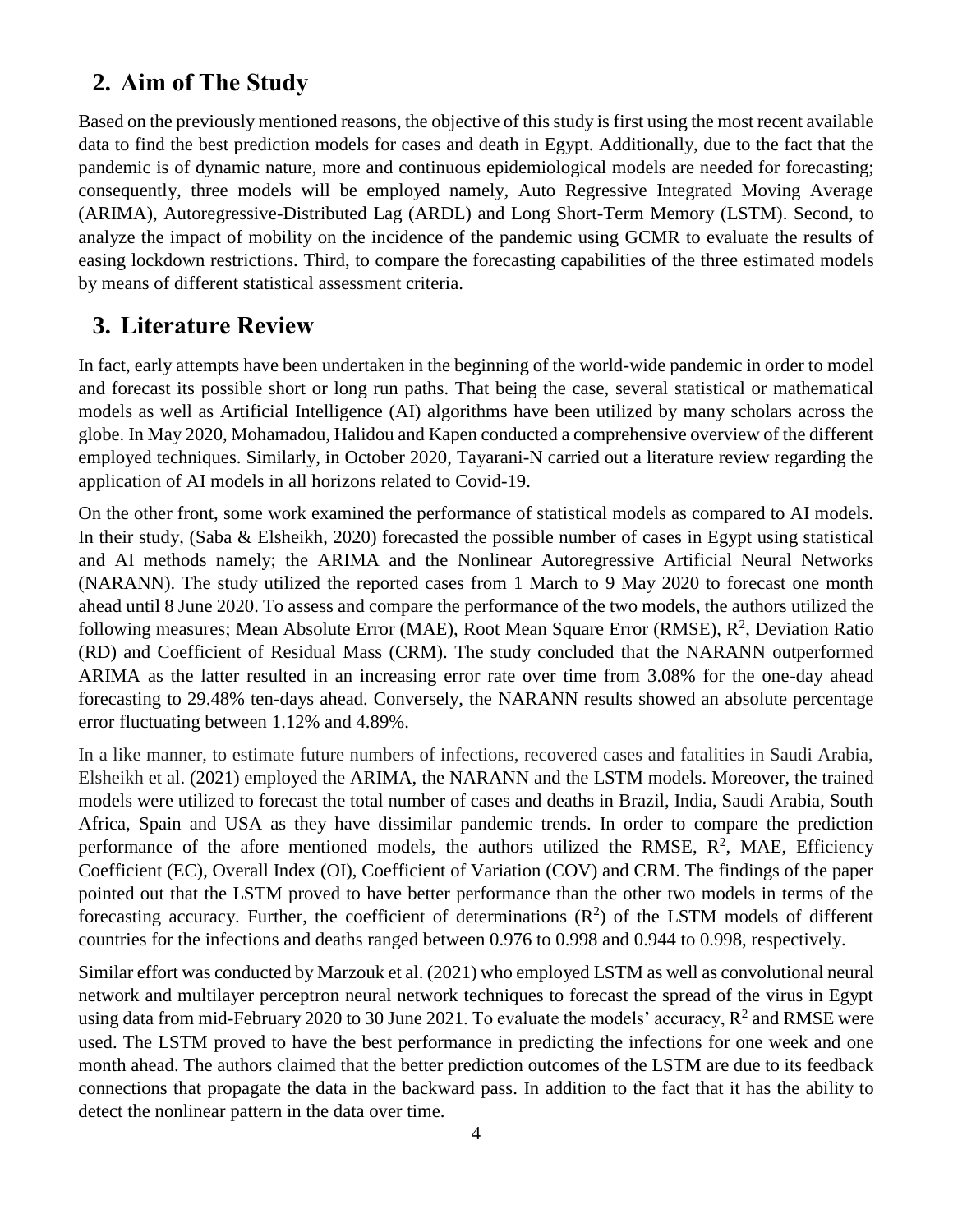Likewise, Omran et al. (2021) conducted a comparative study of the LSTM and Gated Recurrent Unit (GRU) deep learning approaches in predicting the number of infections and deaths. These methods have been implemented on Egypt, Saudi Arabia, and Kuwait data from May 1 2020 to December 6 2020. The two algorithms were evaluated using Mean Absolute Percentage Error (MAPE), MAE and RMSE. The findings demonstrated that the first method has accomplished better performance in forecasting the infections in the three countries. In contrast, the latter outperformed in the deaths' predictions in Kuwait and Egypt.

Recently, ArunKumar et al. (2022) performed a comparative study of statistical models represented by ARIMA as well as Seasonal ARIMA (SARIMA) and deep learning models –GRU and LSTM– in forecasting infections, deaths and recoveries in the USA, Brazil, India, Russia, South Africa, Mexico, Peru, Chile, United Kingdom (UK) and Iran. The study conducted prediction for 2 months ahead up to August the 22 2021. To select the best-fit models among the employed methods, MSE and RMSE were used. Speaking about the models predicting the total number of infections, the SARIMA outperformed the other models in UK, Russia, India, Chile and Peru. While in Brazil, ARIMA model proved to be the best. Further, the most accurate model in Mexico and Iran was the LSTM. In contrast, the GRU performed well in USA and South Africa. As regards the models of recovered patients, the ARIMA, SARIMA as well as the GRU models each excelled in three countries. Whereas the LSTM was the most accurate model in Iran only. Regarding the performance of the utilized models in predicting fatalities, the LSTM and the GRU models outpaced the other two with the first being the best in five of the ten countries and the other outperforms in the remaining five. That is, the ARIMA models did not prove to be suitable for forecasting deaths. To conclude, deep learning-based techniques outpaced statistical models in the majority of the countries with about 40 folds less RMSE values.

Resorting to a different technique, Negara et al. (2021) applied the ARDL model to predict the number of cases, recoveries and deaths inside a province in Indonesia until the end of 2020. As the results revealed, the prediction accuracy of the infections model is good according to its MAPE value of 11.25%. On the other side, the model of the recoveries provided very good performance.

Despite the importance of forecasting the possible trajectory of the pandemic, as far as we know, the studies conducting predictions of cases and deaths in Egypt are still parsimonious and not timely updated to reflect the most recent situation. In particular, applying the exponential growth rate model, El-Ghitany (2020) conducted a short-term prediction for the epidemic situation in Egypt based on data from February 14 until April 18, 2020. The research forecasted the daily cases from 19 April to 6 June. Additionally, in their study, Elmousalami and Hassanien (2020) provided daily forecasting models of Covid-19 cases based on different time series models such as Moving Average (MA), weighted moving average and single exponential smoothing.

To sum up, there was not any studies in the literature that has compared the econometric techniques to the machine learning algorithms. In this context, Nutarelli (2022) stated that although machine learning offers remarkable algorithms for prediction problems, econometrics employs robust statistical techniques for prediction, inference as well as causal modeling of economic relationships. According to Nutarelli (2022), data analytics in statistics and econometrics are mainly classified to prediction, summarization, estimation, and hypothesis testing. On the other side, machine learning can assist with the first one by detecting hidden patterns in the data. Moreover, it learns directly from data, without the restrictions and assumptions of model-based statistical methods.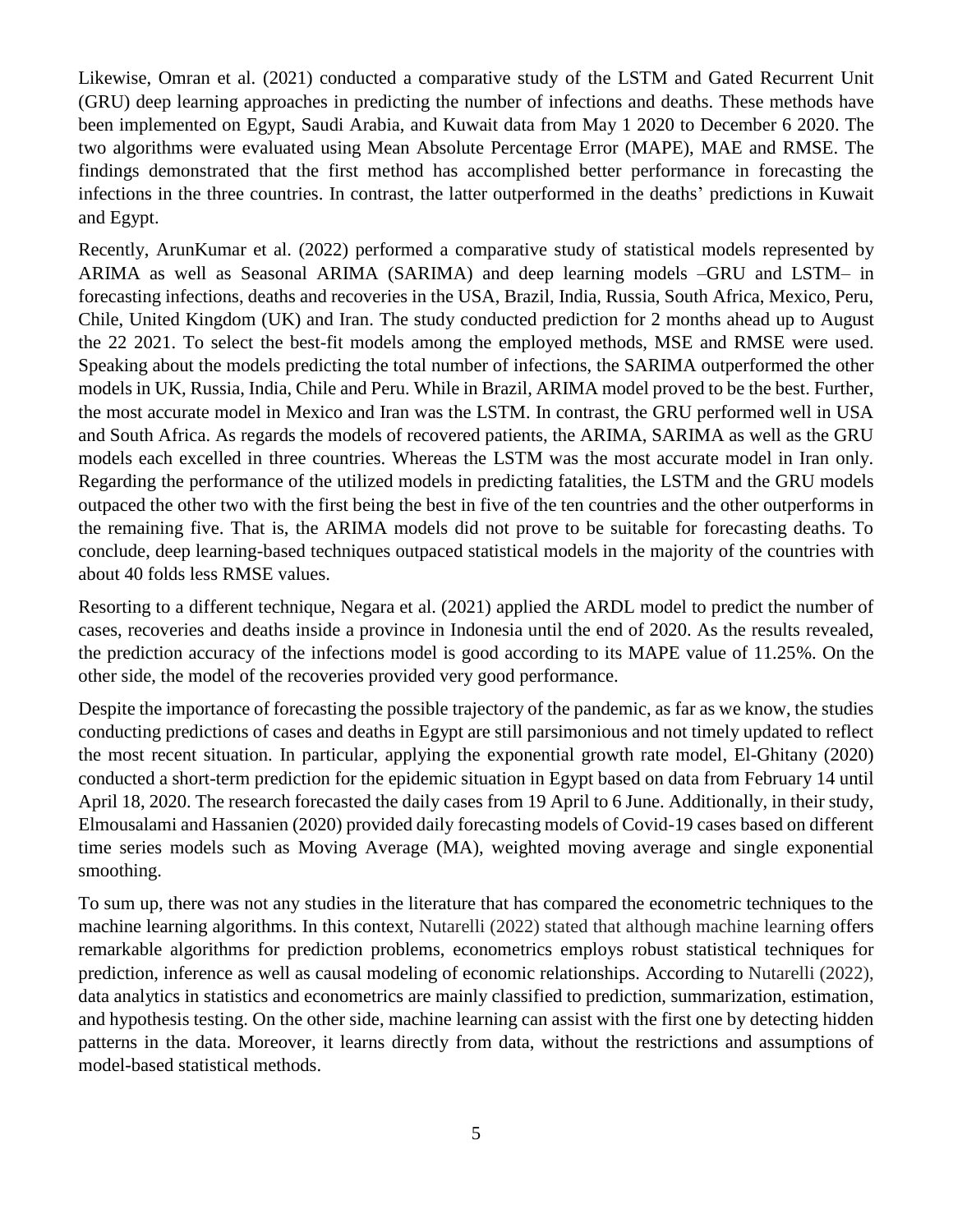# **4. Descriptive Analysis**

This section provides real-time actual data about the confirmed cases and death of Covid-19 in Egypt since the outbreak of the virus in mid-February 2020 until 31 January 2022. In addition, a track of Egyptians mobility and infections is presented.

## **4.1 Cases and Deaths Trends**

As depicted by Figure 1, on August 15, 2020, the total number of confirmed infections nationwide in Egypt reached 96,336 since the detection of the first one on 14 February. One month later, the number of infections has risen to 101,340. Further, the death toll amounted to 5,141 and 5,679 deaths with 5.34% and 5.60% death rates on 15 August and 15 September 2020 respectively. On the other hand, the recovered cases have increased to 58,835 and 85,745 on the same dates with 61.07% and 84.61% recovery ratio. About six months later, by mid-March 2021, the number of confirmed cases reached 196,709 whilst, 11,680 deaths were caused by the virus amounting to 5.94% death ratio. Further, the recovery rate reached 76.72%. According to these statistics, one can notice that while the death rate increased from 5.60% to 5.94%, the recovery rate decreased from 84.61% to 76.72%.

More than 10 months later, on 31 January 2022 the total number of cases stood at 425,911 with an increase of 119% than mid-March 2021. On the other side, the number of mortalities grown by 96% to reach 22,635. Moreover, a total of 356,274 persons have been recovered with a 136% increase in the recovery rate.

As regards the correspondence between the case in Egypt and worldwide, the most recent values of the pandemic reveal that the death rate in Egypt is higher than its global counterpart by 4.44%. Likewise, the proportion of recovered individuals is 1.82% lower in Egypt than its worldwide respective percentage.



#### **Figure 1**

*Total Confirmed Cases and Death of Covid-19 in Egypt*

Source: Author's diagram using data of the Egyptian Ministry of Health and Population (MoHP) reports.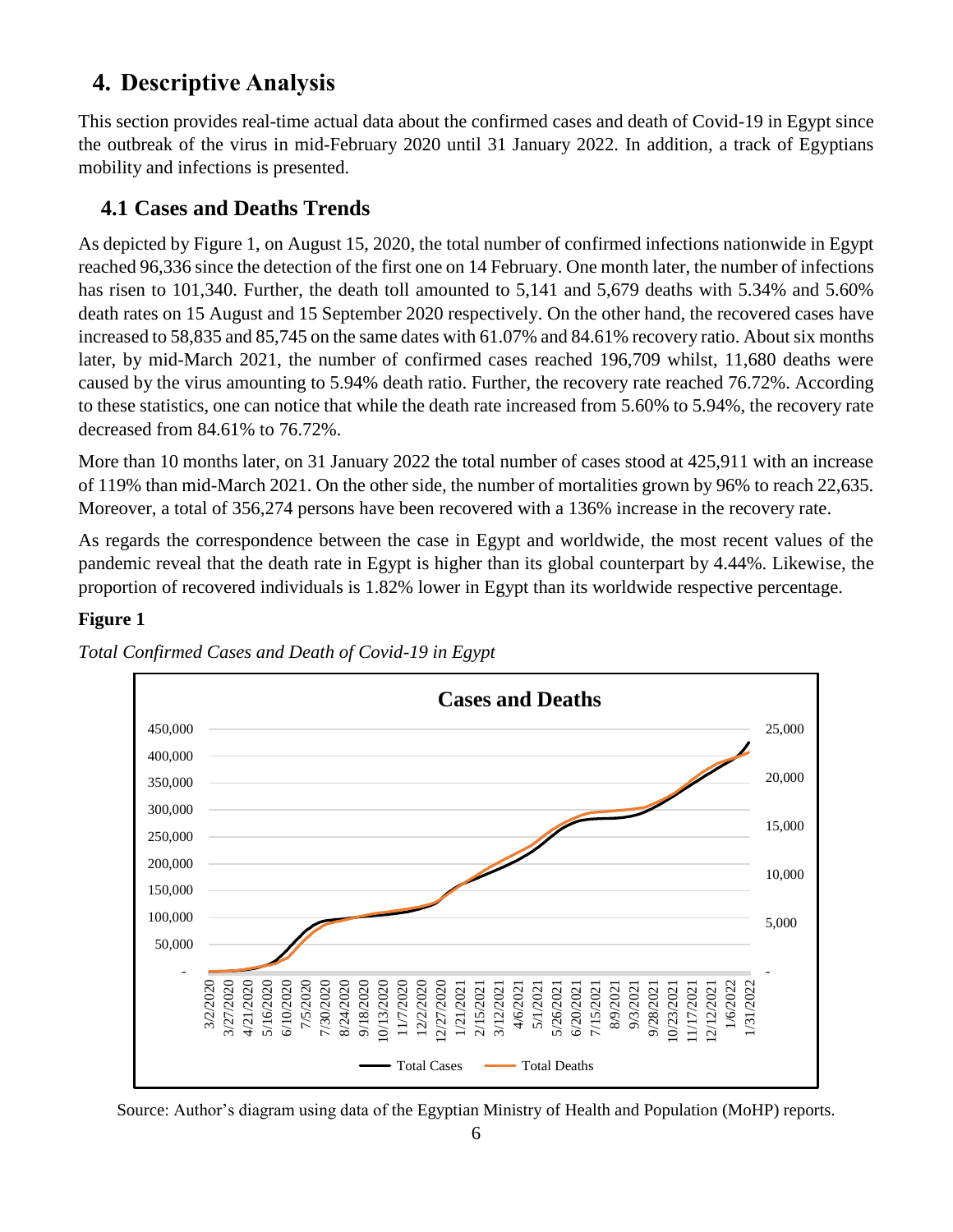#### **Figure 2**



*Daily Confirmed Cases and Death of Covid-19 in Egypt*

Source: Author's diagram using data of the Egyptian Ministry of Health and Population (MoHP) reports. Note: A, B, C and D point out to the peak points in each wave.

Figure 2 presents abundant information regarding the spread trajectory of the pandemic on a period of almost 2 years. It gives an insight about the waves of infections faced by Egypt as well as the time period between each wave. During 2020, the first year of the epidemic, the country experienced two waves. In fact, the highest number of infections witnessed on the first wave (A) was 1,774 on 20 June 2020. As for the second one, it started around mid-December 2020 while the peak of 1,418 infections has occurred on December 31 (B). Notably, the second wave started to decay by the twentieth of January 2021.

Again, a third wave begun during 2021, particularly on the tenth of April. The highest number of infections during that wave stood at 1,203 case in mid-May (C). Following, another wave has hit the country starting 1<sup>st</sup> October and the number of infections kept on increasing to record an extreme of 2,223 cases on the 31<sup>st</sup> of January 2022 (D).

Important to realize that the maximum number of infections that Egypt has recorded is that of 2,223 cases over the two years of the pandemic. Further, the last wave is the longest with more than 4 months of growing infections.

Speaking of the number of deaths, it reached a maximum of 97 on June 16, 2020 (A). It is worth mentioning that, the number of deaths has been decreasing from 18 July 2020.Then it started rising since December 21 albeit with a smaller rate. Afterwards, it grown to 64 deaths by the  $3<sup>rd</sup>$  of January 2021 (B). Another hike of 68 was reported on 15 May 2021 (C). Thereafter, an average of 19 mortalities was prevalent during the period (July 2021- September 2021). Subsequently, the death toll increased to 71 deaths by mid-November 2021 then diminished (D).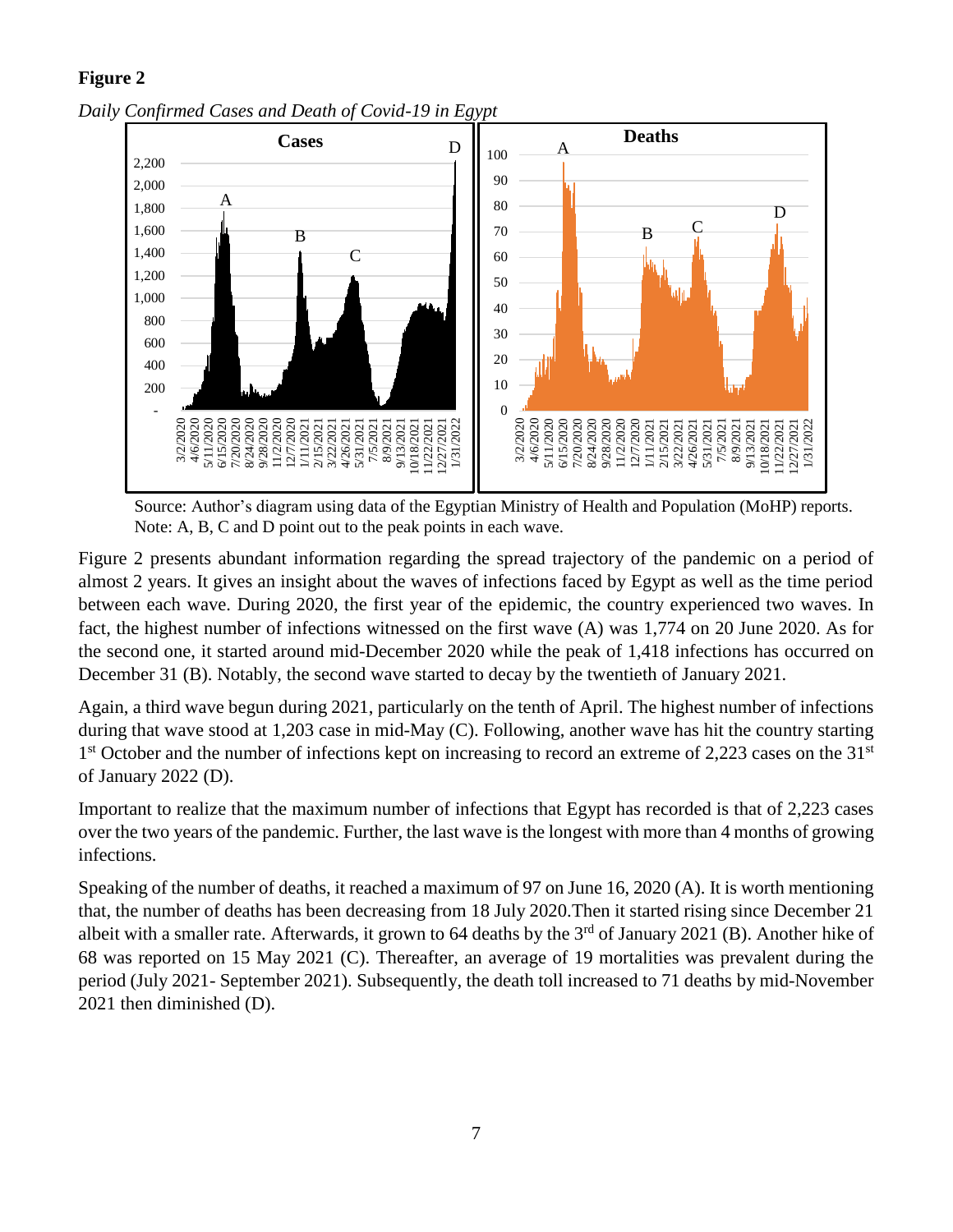# **4.2 Mobility Trends**

Obviously Egypt has experienced a long list of closures and policies aimed at encouraging citizens to stay at home. Consequently, the levels of mobility changed starting from 12 March 2020 when the government imparked on imposing some restrictions such as schools and universities closing.

At that time, the reported cases were 7 solely. Following, a night-time curfew has been imposed since March 24, 2020. Additionally, the Ministry of Awqaf [Endowment] declared the closure of the mosques and the places of worship nationwide until further notice. Figure 3 depicts how mobility to diferent destinations has altered in terms of percentage change from baseline.

### **Figure 3**

*Mobility Trends' Percent Change from Baseline- the Median Value from the 5-Week Period Jan 3 – Feb 6, 2020- in Egypt*

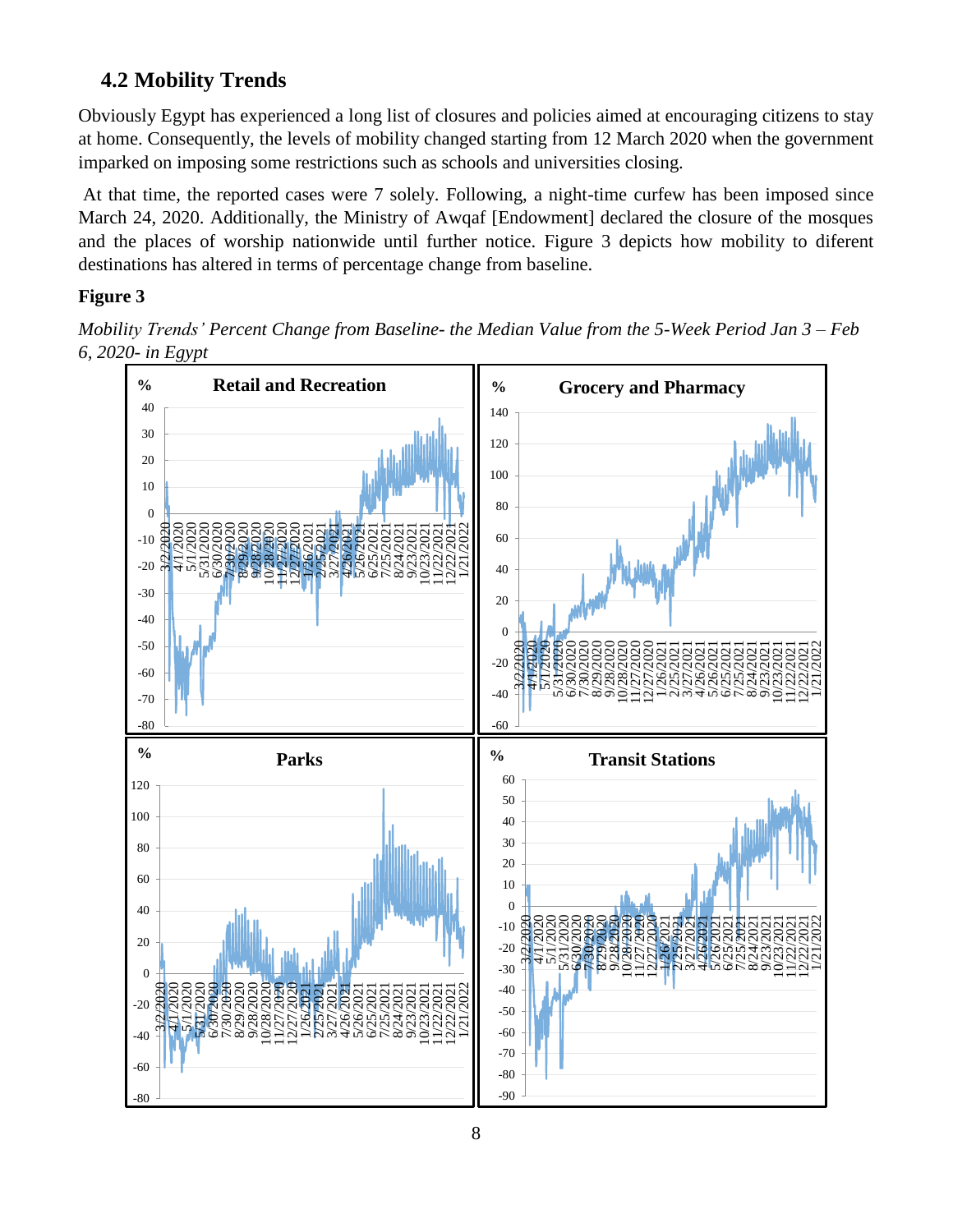

Source: Author's diagram using data of the Google Community Mobility Reports (GCMR).

Clearly, the hike in the number of individuals going out mirrors a spike in the amount of persons who have reportedly tested positive for the disease. Accordingly, the crowding that has occurred over the two weeks preceding the holy month of Ramadan has lead the curve of the infection to grow. It is worth mentioning that, right before the holy month, Egyptians were supposed to celebrate the Easter holiday on 20 April. However, amid fears of coronavirus outbreak, complete closure of public gardens and beaches was directed. Figure 3 shows clearly the huge recession in mobility on that day. Importantly, this day witnessed the biggest drop in the number of people going out. Visits to retail and recreation venues, parks, transit stations and workplaces were down 76%, 63%, 82% and 66% respectively. Afterwards, on 29 May 2020, the number of cases surpassed the 1,000 mark; this was due to the increased mobility of the Egyptians before and during Eid Al-Fitr.

As mentioned earlier, the highest number of infections taken place at the second half of June. Notably, ten days prior to this latter date, movement to retail and recreational outlets and parks was 2% and 6% higher on average than its counterpart was at the first weeks of June. At the same time, the number of people staying home has dropped. Foundationally, visits to grocery shops and pharmacies started to increase starting from the beginning of June marking a possible reason that individuals embarked on applying selfisolation at homes following the Egyptian Health Minister Treatment protocol.

Later and after about a three-month closure, by the end of June the government started reopening. After that, individuals started spending more time out and as a result time spent at home dropped by 5%. On the other hand, hanging to restaurants, cafes and other places increased by 20% on average during July than June. Likewise, the portion of individuals visiting parks has been raised by 25% on average for the same period. At the same time, grocery stores and pharmacies witnessed 16% increase in visits.

Additionally, use of transportation hubs jumped 18% on average. Despite resulting in upward movement as well as having Eid Al-Adha holiday, the number of infections kept on decreasing since Mid-July. This may be because an increasing number of Egyptians are taking social distancing measures seriously and committing to adhering to preventive measures to limit coronavirus outbreak as a result of increased level of awareness.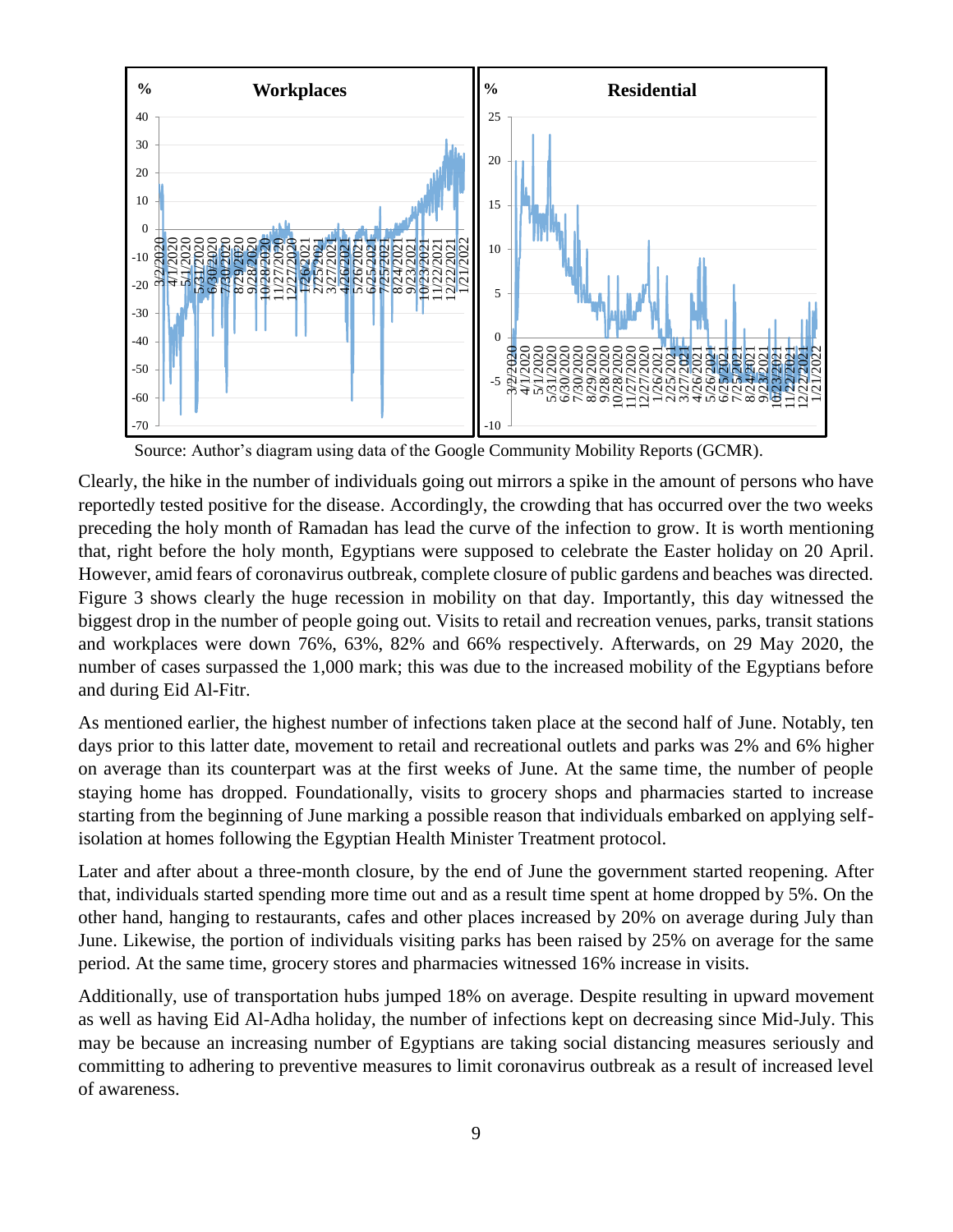With the beginning of January 2021, the Egyptian government re-imposed some closure measures as a proactive step towards the possible second wave. Consequently, schools and universities have applied the blending learning iterating between online and face-to-face learning to reduce the rate of mobility in these places and after a while, they have been totally closed. Without delay, many work places considered lessening the number of employees in a rotational manner to avoid workspace and transportation traffic. As a result, one can observe from the hereinabove figure that the use of transportation facilities has dropped. In addition, going to workplaces has decreased while staying at homes again has grown.

With the coming of the holy month of Ramadan on 13 April 2021, the mobility of the Egyptians especially to grocery shops kept on rising during the month and so did the number of infections. It is worth mentioning that the Egyptians celebrated the Easter holiday on 3 May 2021 during the holy month. Figure 3 shows clearly the huge recession in mobility to workplaces on that day. Importantly, this day witnessed the biggest drop in the number of people going out. Afterwards, on Eid Al-Fitr, the peak of the 3<sup>rd</sup> wave occurred with maximum number of reported infections of 1,203 on 15 May 2021. Compared to the same days in 2020, the number of cases surpassed the 1,000 mark because of the soaring mobility of the Egyptians before and during Eid Al-Fitr.

On the contrary, the number of infections before, during and after Eid Al-Adha was very low. Notably, visits to parks have increased by 65%, 73% and 68% on the  $2<sup>nd</sup>$ , the  $3<sup>rd</sup>$  and the 4<sup>th</sup> days of Eid Al-Adha respectively. It is worth mentioning that the same days of 2020 have witnessed that exact declining trend of infections.

Investigating the influence of such decisions on the number of infections, it can be noted that these procedures have been successful in easing the effect of the second wave. In fact, during the first hit of the virus within which there was an increase in confirmed cases, the average number of daily infections between May 2020 and July 2020 was 1,122. Whilst, the corresponding number for the period December 2020 and February 2021 was 879. Later on, after smoothing the effect of the second wave, schools and universities have been re-opened at the mid of February. On the other side, the 3<sup>rd</sup> wave which, occurred during the period April 2021 to June 2021, was characterized by an average number of infections of 932. Moreover, the 4th wave may have started by mid-September 2021 and is still continuing with an increasing rate. Despite the continued governmental regulations regarding the precautionary measures to contain the spread of the virus, it can be concluded that recently the Egyptians are not taking social distancing measures seriously and not committing to adhering to the preventive measures to limit coronavirus outbreak.

# **5. Methodology**

Modeling and forecasting daily number of cases and deaths can help the health system provide services for the infected individuals and provide an insight for policy makers to design protective measures. Consequently, the forecasting models could be of help in predicting trajectories of the pandemic. In this study, firstly, the effect of mobility on the number of Covid-19 cases is estimated using the ARDL approach. In addition, the effect of the incidence of Covid-19 on the number of deaths is also discovered using the same approach. Secondly, ARIMA, ARDL and LSTM methods are employed to predict ex-post dailyconfirmed cases and deaths of Covid-19. Therefore, a comparison between the forecasting performances of these utilized methods is conducted and the conclusion of which method obtains the most accurate forecasting and the least forecasting errors is drawn. Therefore, the best model is recommended to be used in other papers to predict the future values of Covid-19 cases and deaths.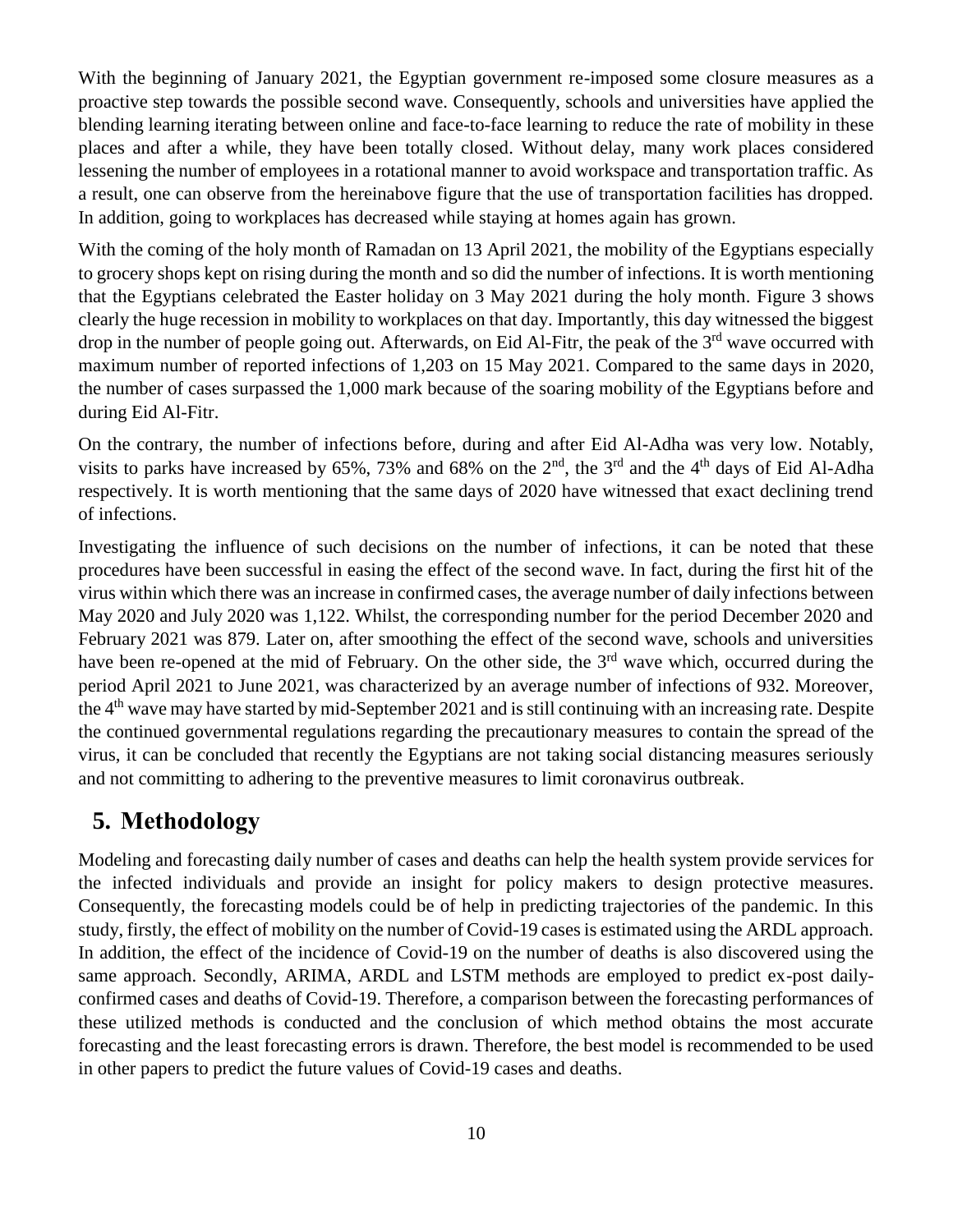# **5.1 Data**

Speaking of the utilized data, a total number of 384 days (from March 2, 2020 to March 20, 2021) were used to develop the ARIMA, ARDL and LSTM models of new cases and deaths. The Egyptian Ministry of Health and Population (MoHP) reports the official data regarding Covid-19 on a daily basis for instance, daily-confirmed cases, recoveries and deaths, as well as the total figures. This period has been chosen because it is the period from the outbreak of the virus on March up to the spread of vaccines in Egypt.

To include the recent period in our sample, data about number of daily-vaccinated persons should be included as another important determinant in both models (cases and deaths); therefore, the time series should begin from March 2021 since the availability of this data. Longer time series is our choice, and another work may examine the effect of vaccination on the predicted value of cases and deaths.

In 2020, Google released GCMR for many countries including Egypt. These reports aim to give vision about the changes in response to the different policies aimed at alleviating Covid-19 consequences. The reports provide mobility alternations over time across different sets of places such as; retail and recreation covering visits to restaurants, cafes, shopping centers, museums, libraries and movie theaters, groceries and pharmacies, parks, transit stations including subway stops and bus and train stations, workplaces, and residential places with respect to a baseline (Google LLC). In other words, the dataset highlights the percent change in visits to different categories of places. It depicts how the frequency and/or length of visits to categorized places change compared to baseline days. The baseline day corresponds to the median value from the 5-week period Jan 3 – Feb 6, 2020 (Ibid). Using this data one can assess the effect of mobility patterns on the spread of Covid-19.

According to Lauer et al. (2020), the median incubation duration is 5.1 days (95% Confidence Interval (CI), 4.5 to 5.8 days), and 97.5% of individuals who develop symptoms will do so within 11.5 days (CI, 8.2 to 15.6 days) of infection. As a result, it is to be expected that any changes in mobility will have a lagged effect on detecting the new infections. Consequently, lagged values of the mobility elements and indicators are estimated by means of time series models.

## **5.2 Models' Construction**

Number of new cases (NCases) and new deaths (NDeaths) on daily basis are used in the estimation as dependent variables in two different models, each model uses three different methods of estimation. Additionally, different independent variables - representing mobility- are included in daily cases model. Moreover, new cases variable is included to estimate and predict the deaths model.

## 5.2.1. ARIMA Model

Many researchers have utilized ARIMA model as benchmark to forecast the infection horizon of the virus in different countries (Dehesh et al., 2020; Yousaf et al., 2020; Kumar et al., 2020; Benvenuto et al., 2020; Saba & Elsheikh, 2020). Popularly known as the Box–Jenkins (BJ) methodology, the ARIMA methodology emphasizes on analyzing the probabilistic, or stochastic, properties of time series on their own under the philosophy *let the data speak for themselves* (Gujarati & Porter, 2009).

Unlike the regression models, in which  $Y_t$  is explained by *k* regressors  $X_1, X_2, ..., X_k$ , the BJ-type time series models allow  $Y_t$  to be explained by past, or lagged, values of  $Y$  itself and stochastic error terms. The important point to note is that, the time series data used in ARIMA should have stationary and linear nature.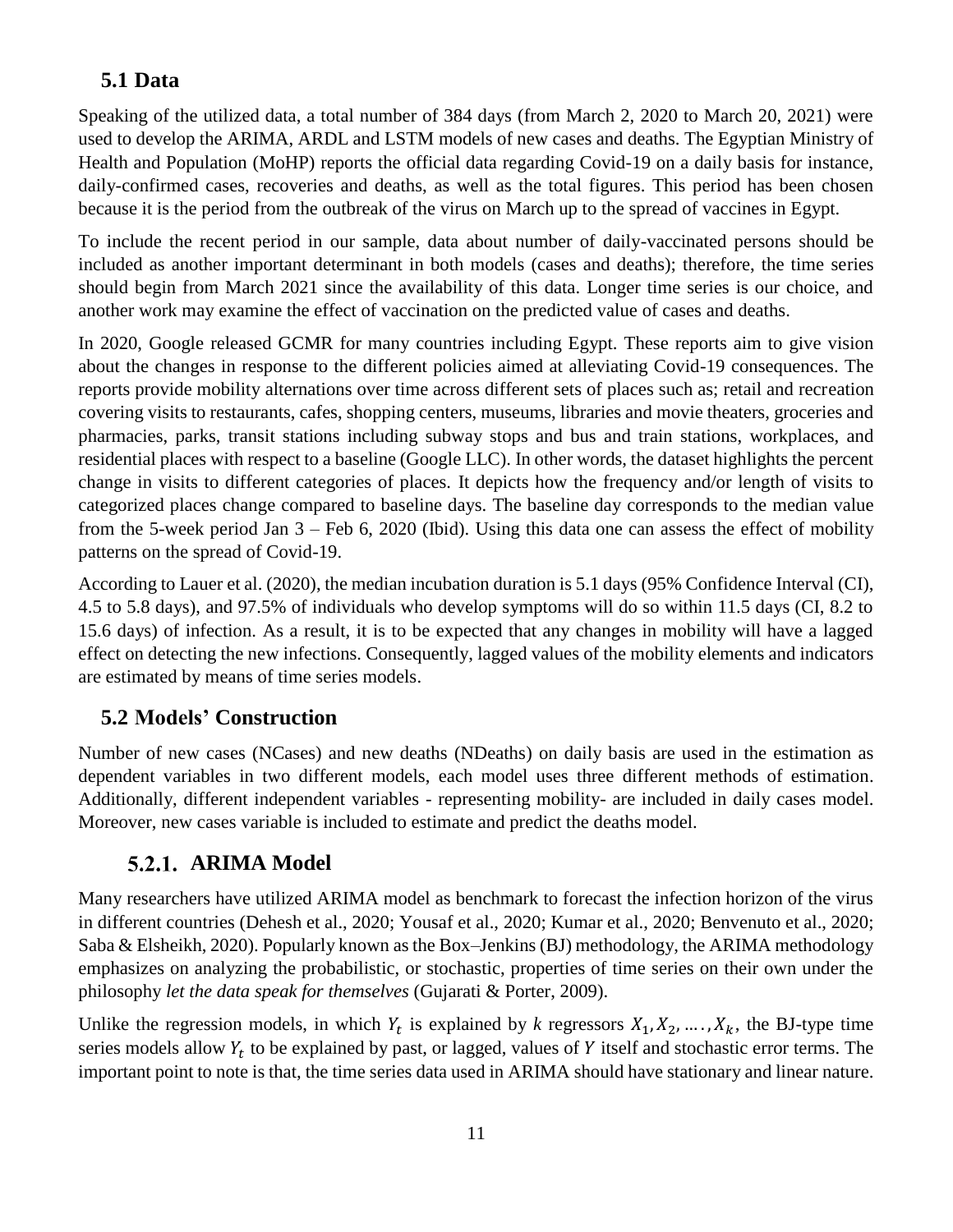Hence, a stationarity test is conducted: for instance, Autocorrelation Function (ACF), Correlogram, or the unit root test using the Augmented Dickey–Fuller (ADF) Test or the Phillips Perron Test.

The ARIMA (*p,d,q*) model includes an autoregressive (AR) model and a moving average (MA) model where *p* denotes the number of autoregressive terms, *d* the number of times the series has to be differenced before it becomes stationary, and *q* the number of MA terms. The chief tools in identifying the parameters of the model are the ACF, the Partial Autocorrelation function (PACF) and the resulting correlograms. Having chosen a particular ARIMA model, and having estimated its parameters, the next step is checking whether the chosen model fits the data reasonably well. All the models that passes the residual tests should be compared using Akaike Information Criterion (AIC). The model which has the least AIC is selected as the best model. Afterwards, the forecasting step based on the previously best-fit model is carried out.

#### **ARDL Model**

Until the beginning of the 1990s, static regression dominated the literature. It assumed that all the variables in the model are stationary. It has been proved that the macroeconomic data are mostly non-stationary; therefore, the OLS estimator does not produce reliable estimates and the regression tends to be spurious. Researchers use differenced variables in the model to obtain stationary variables, but in this case important information related to the long-run analysis is lost.

The co-integration approach is very attractive since it retains the long-run relations and obtains highly consistent parameters in the long run (Stock, 1987). However, there are integration and co-integration restrictions that the models have to overcome in order to apply this approach. Firstly, the ADF test is used to examine the stationarity of the variables in the different models.

Pesaran, Shin and Smith (2001) proposed the ARDL approach of co-integration which can be applied and yields consistent estimates of the long-run parameters irrespective of whether the underlying variables are I(0), or I(1), or a combination of them. In addition, it permits different number of lags for each regressor to capture the data generation process in a general to specific framework (Feridun, 2009; Nosier, 2018).

The ARDL approach involves several steps. First, the optimal number of lags for all level variables is selected, using the appropriate information criteria, mainly the AIC and Schwartz Information Criterion (SIC). The second step is the bounds test, which involves estimating the Conditional Unrestricted Error Correction Model (UECM) to test for the existence of a long-run steady state relationship between the dependent variable and all the explanatory variables. Then, we can proceed to estimate the UECM (p, q, m, n, s, v, u) as in Equation (1) and Equation (2).

∆ = <sup>0</sup> + ∑1∆− −1 =1 + ∑2∆− −1 =0 + ∑ 3∆− −1 =0 + ∑4∆− −1 =0 + ∑5∆esedential− −1 =0 + ∑6∆− −1 =0 + ∑7∆− −1 =0 + −1 + 1−1 + 2−1 + 3−1 + 4esedential−1 + 5−1 + 6−1 + … … … … … … … … … … … … . . … . (1)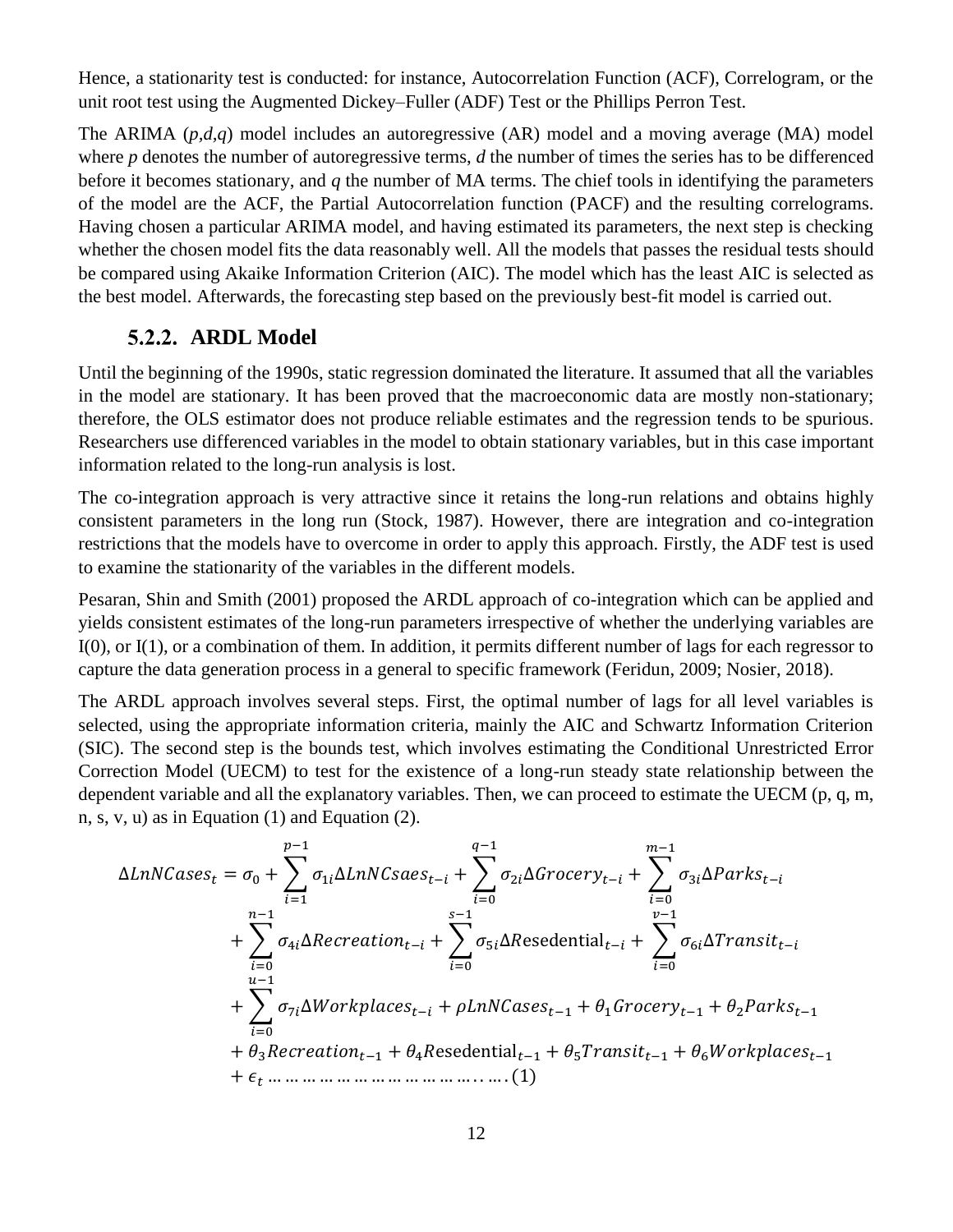$$
\Delta LnNDeaths_t = \sigma_0 + \sum_{i=1}^{p-1} \sigma_{1i} \Delta LnNDeaths_{t-i} + \sum_{i=0}^{q-1} \sigma_{2i} \Delta lnNCases_{t-i} + \rho LnNDeaths_{t-1} + \theta_1 LnNCases_{t-1} + \epsilon_t \dots \dots \dots \dots (2)
$$

where p, q, m, n, s, v, u are the optimal lags of level of the regressors:  $LnNCases_{t-i}$ ,  $LnNDeaths_{t-i}$  ${\it Grocery}_t, {\it Parks}_t, {\it Recreaction}_t, {\it Research}_t, {\it Transitt}_t$ and  ${\it Workplaces}_t$  respectively. Moreover,  $\Delta$ is the first difference operator and  $\sigma_0$  is a drift component.

Further, the left-hand side is the natural log of new cases (LnNCasest) in Equation (1) and the natural log of new deaths  $(LnNDeaths<sub>t</sub>)$  in Equation (2). The right-hand side of the equation represents the explanatory variables in one lag in level and in differences with the optimal lags for each variable; the independent variables represent six different measures of mobility alternations over time across different sets of places in Egypt in Equation (1) and the natural log of new cases in Equation (2). The parameters  $\sigma_{si}$  correspond to the short-run relations, whereas  $\rho$  and  $\theta_s$  correspond to the long-run relations;  $\epsilon_t$  is the random error.

The Wald or F-statistic is used to test the joint significance of lagged levels of the variables in the UECM, and determine the existence of the long-run equilibrium under the null hypothesis of no co-integration  $(H_0: \rho = \theta_1 = \theta_2 = \theta_3 = \theta_4 = \theta_5 = \theta_6 = 0)$  against the alternative that a long-run relation exists  $(H_1: \rho \neq \theta_1 \neq \theta_2 \neq \theta_3 \neq \theta_4 \neq \theta_5 \neq \theta_6 \neq 0)$  in Equation (1). However, as discussed by Pesaran et al. (2001), both statistics have no standard distribution, irrespective of whether the regressors are purely I(0), purely I(1) or mutually co-integrated.

Therefore, Pesaran et al. (2001) computed two types of asymptotic critical values for a given significance level in the case of including and excluding trend. The first type assumes that all the variables are I(1), and the other assumes that all the variables are I(0). If the computed Wald or F-statistics exceed the upper critical value, the null hypothesis is rejected and the underlying variables are co-integrated. If the Wald or Fstatistics are below the lower critical value, the null cannot be rejected and the variables are not cointegrated.

Finally, if the Wald or F-statistic values lies between the two bounds, the test is inconclusive. Once a longrun relationship has been established by the bounds test, the long-run relations can be estimated as  $\beta_i$  =  $-\theta_j$  $\frac{\partial f}{\partial \rho}$ . Since *j* represents the independent variables in Equation (1),  $\beta_{js}$  are the long-run coefficients of the different independent variables in the equation. Finally, the models have to undergo several statistical checking such as autocorrelation, heteroscedasticity and stability test in order to ascertain their statistical reliability to be used.

#### **Deep Learning Model**

In fact, time series and econometric models such as ARIMA and ARDL among others depend heavily on assumptions. Consequently, they are problematic for forecasting real-time transmission rates of pandemics like Covid-19. Moreover, while they can provide satisfactory predictions to some extent, the complications present in the data are typically hard to detect with classic methods. Hence, the necessity arises for the usage of the deep learning-based network approaches, which are more proficient of catching these intricacies. Deep learning is a type of machine learning which is a subfield of AI. Their main goal was to make computers learn from a provided dataset.

[Figure](#page-13-0) 4 gives a high-level overview of the learning process. Initially a dataset is split into two different parts. Most of the data is used for training the model and the rest is used to test and evaluate its behavior.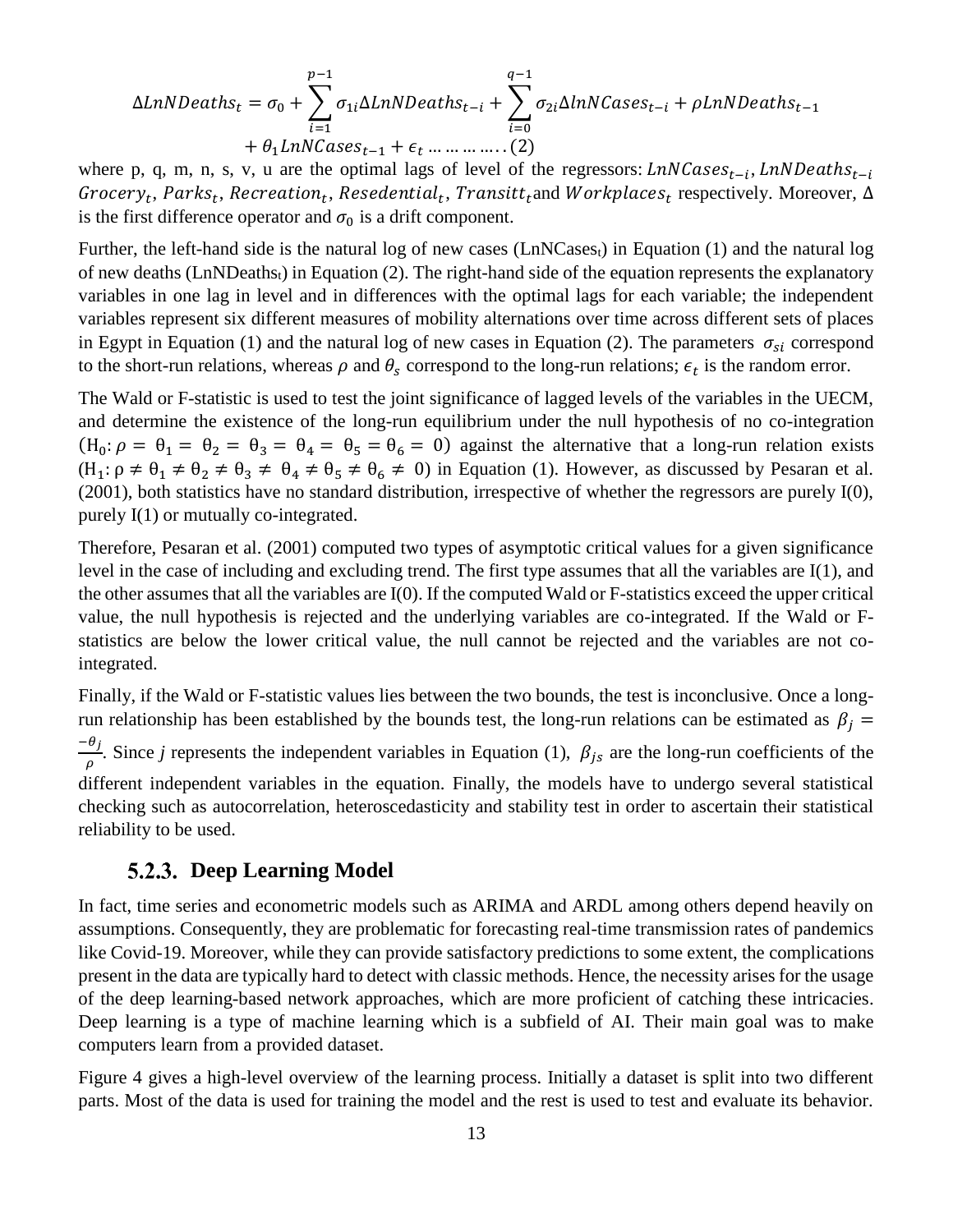Initially the training data is fed to a learning algorithm. That algorithm applies a nonlinear transformation to its input and uses what it learns to build a model as output. The algorithm iterates until the output reaches an acceptable level of accuracy. The most accurate model is then used in the production phase. It can predict the output of any new provided data.

#### <span id="page-13-0"></span>**Figure 4**





Source: Author's diagram using the learning process idea.

An Artificial Neural Network (ANN) consists of artificial neurons stacked next to each other in three different layers; an input, output and a hidden layer. The network starts by assigning random values to the weights of the connections between nodes. The node multiplies the inputs with the random weights, calculates them and adds a bias. Finally, a nonlinear activation function is applied to determine the output. If the generated output is different from the expected output, the error is calculated and the weights are readjusted in order to minimize the error between the network output and the target output. This process is iterated until an expected output is obtained. The main network computation graph is depicted in [Figure](#page-13-1) 5.

#### <span id="page-13-1"></span>**Figure 5**

*Neural Network Structure*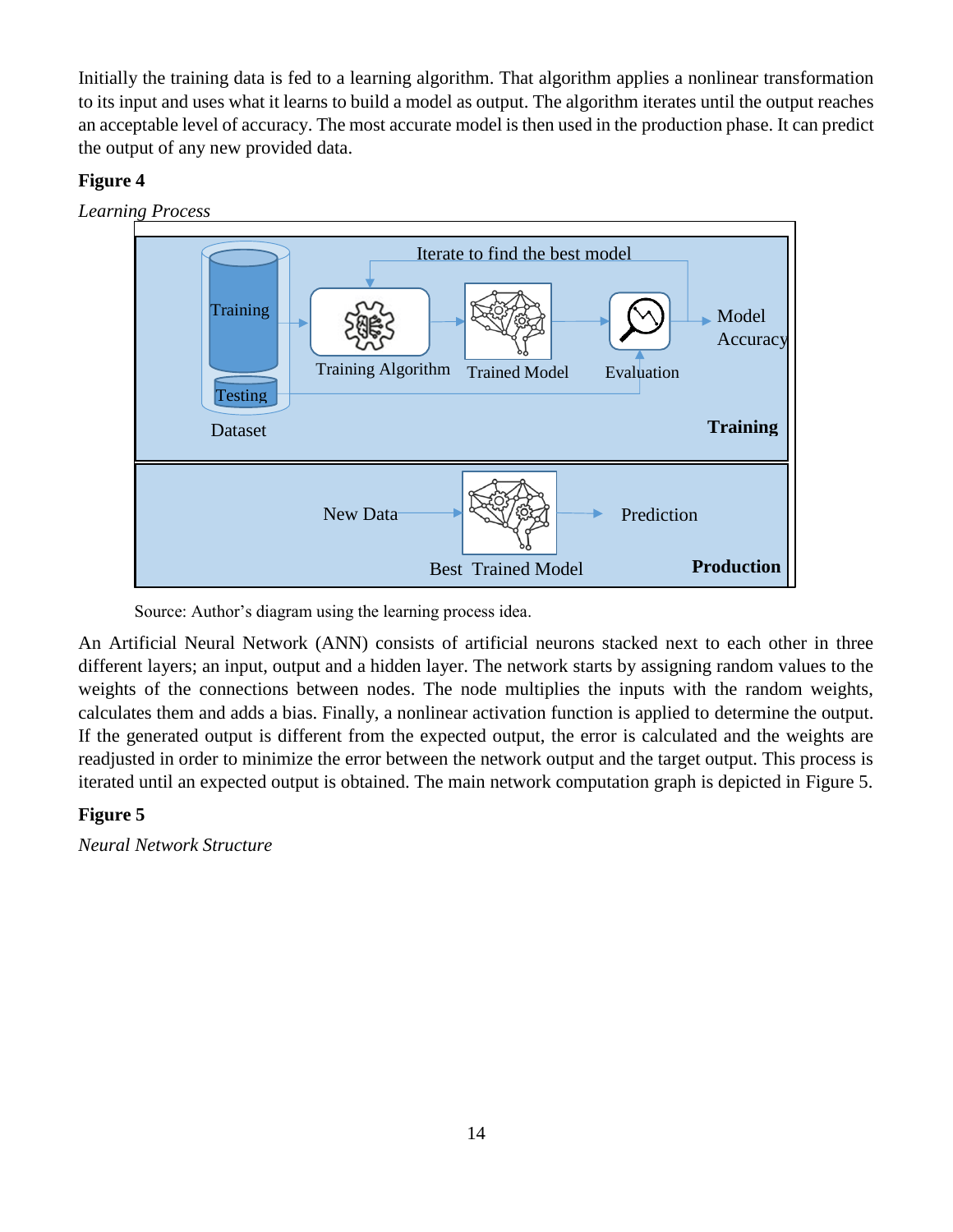

Source: Author's diagram using the Neural Network Structure idea.

Deep neural network is a neural network with more than three nodes layers. The first one is the input layer and the last one is the output layer. The middle layers are the hidden layers. Those layers are connected together and used to make the model learns to give the final result. An example of a deep neural network is shown in [Figure 6](#page-14-0).

#### <span id="page-14-0"></span>**Figure 6**

*A Deep Neural Network*



Source:<https://www.kdnuggets.com/2020/02/deep-neural-networks.html>

Deep learning models make use of several algorithms that each is well suited to perform a specific task. In fact, the Recurrent Neural Network (RNN) is the most widely used type of ANN. They are networks with loops, in order to store the output data of the processing nodes and learns to improve its functionality. RNN have shown a great potential in time series prediction by storing information in its internal state. However, it exhibited problems that lead to large training time or not working. Therefore, to get rid of this shortcoming Hochreiter and Schmidhuber designed the LSTM in 1997.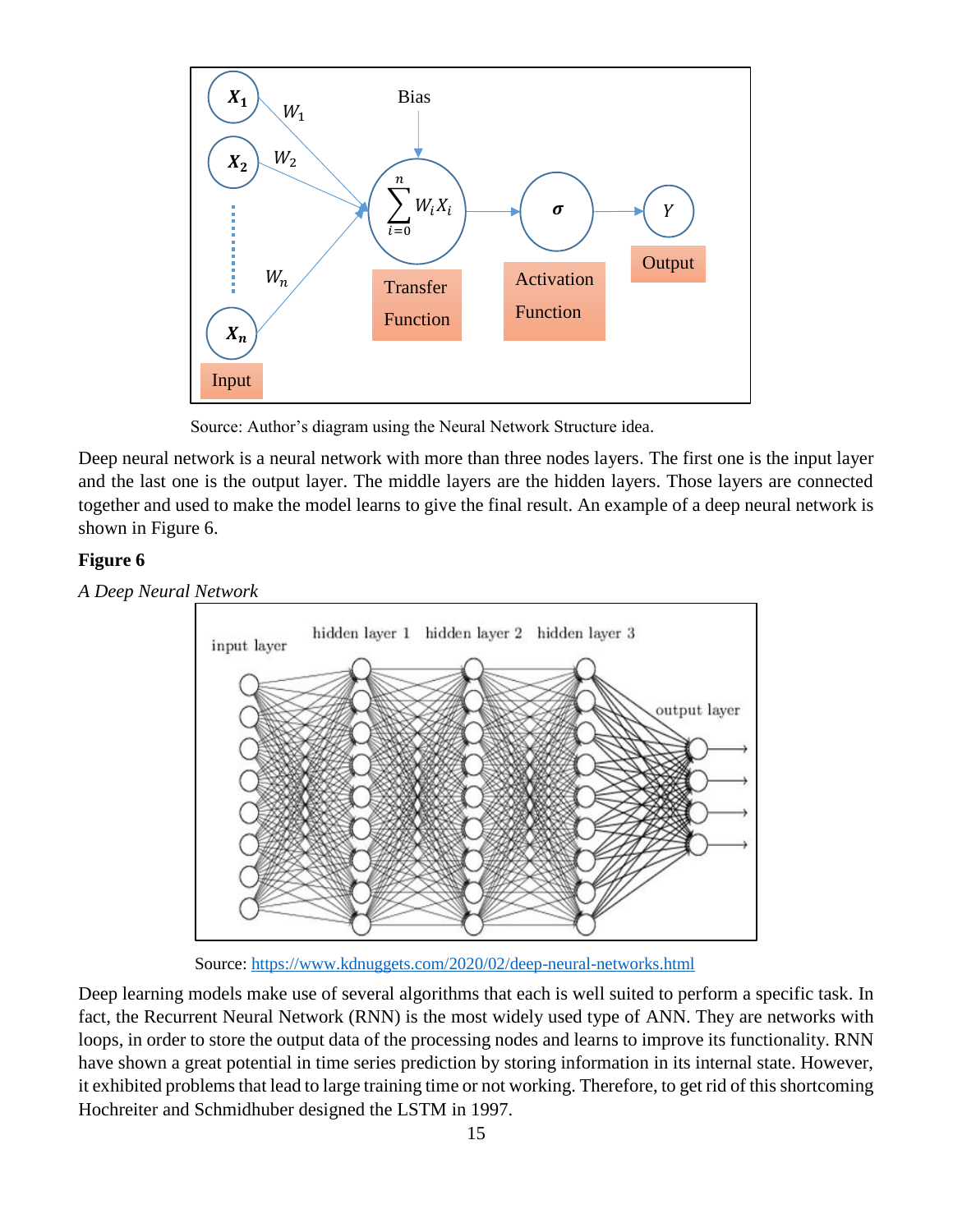LSTM is a kind of RNN that is designed to capture sequential dependencies between the data. It has achieved a great success in many fields including time series forecasting (Elsworth & G¨uttel, 2020; Masum, Liu & Chiverton, 2018; Namini, Tavakoli & Namin, 2018). It has a more complex structure to help remembering the values from earlier stages for future use. Each node in the LSTM network takes three different inputs, the current input data, the short-term memory from the previous cell similar to the RNN, and lastly the long-term memory. A comparison between the RNN and LSTM is described in [Figure 7](#page-15-0).

#### <span id="page-15-0"></span>**Figure 7**



Source: Yasrab, Pound, French, and Pridmore (2020).

A common LSTM unit is composed of four gates, the input gate, the forget gate, the control gate and the output gate as described in [Figure8](#page-16-0) (https://colah.github.io/posts/2015-08-Understanding-LSTMs/).

Initially, the LSTM decides what information from the input of previous memory has to be neglected. It uses a sigmoid layer which is the 'forget gate layer'. This layer decides on the received output from the last LSTM module  $h_{t-1}$  at a time step t – 1 in addition to the present input signal  $X_t$  at time t. This gate outputs  $f_t$ -a number between 0 and 1- for each number in the cell state  $C_{t-1}$  based on the information carried by the input. The '1' means keep this, while '0' means forget it. The function of the forget gate is defined by the following equation:

$$
f_t = \sigma \left( W_f \times [h_{t-1}, X_t] + b_f \right) \tag{3}
$$

where,  $\sigma$  is the sigmoid layer,  $b_f$  is the applied bias of the gate and  $W_f$  is the weight matrix of the gate.

Next, in order to decide what to store in the cell state, a sigmoid layer which is the "input layer gate" decides which values to update. In addition, a tanh layer creates the new candidate values  $\tilde{C}_t$  that has to be added to the state. Their functions are defined by the following:

$$
i_t = \sigma \left( W_i \times \left[ h_{t-1}, X_t \right] + b_i \right) \tag{4}
$$

$$
\tilde{C}_t = \tanh(W_c \times [h_{t-1}, X_t] + b_c) \tag{5}
$$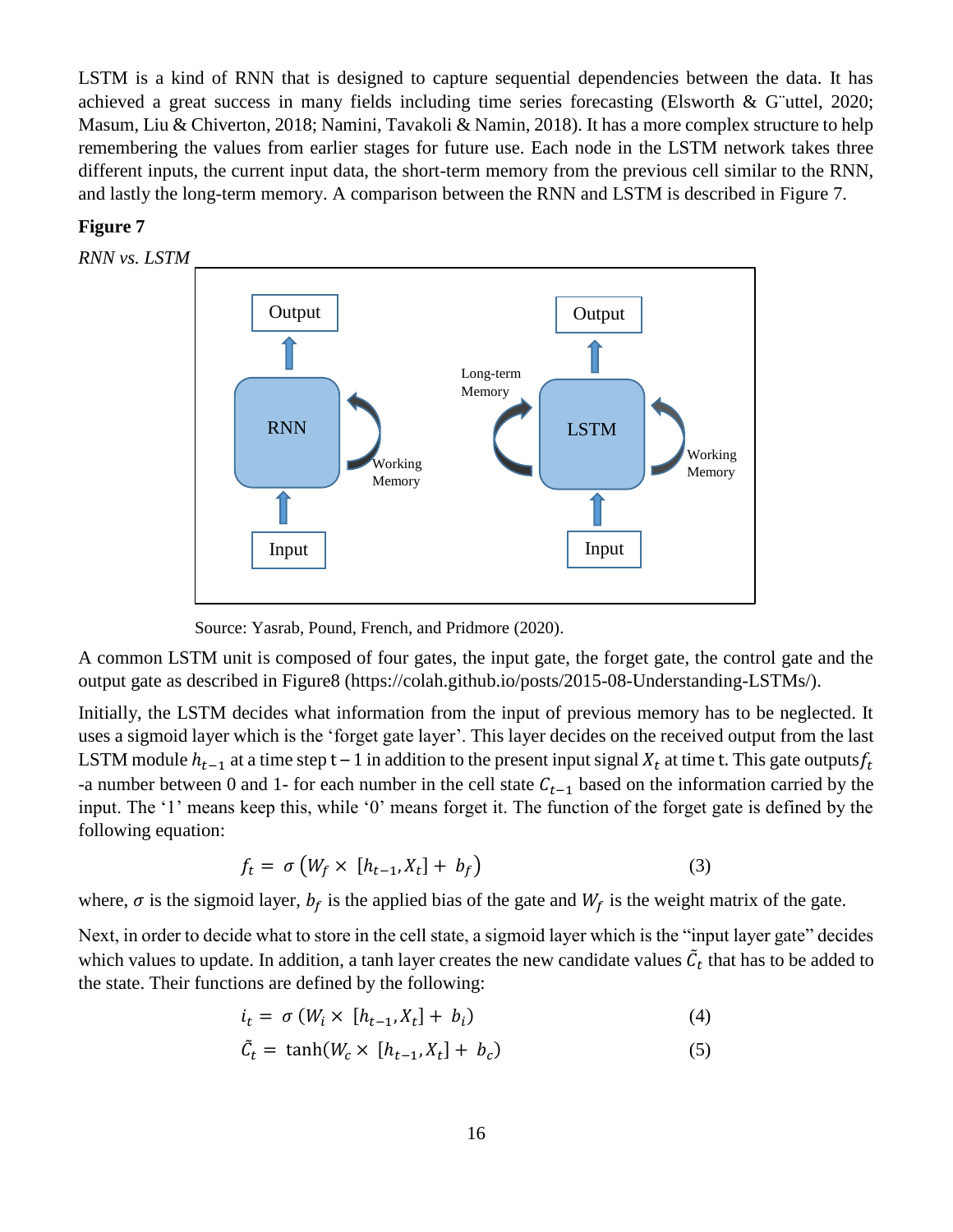Then, in order to update the new cell state  $C_t$ , the old state  $C_{t-1}$  is multiplied by the  $f_t$  to forget what was decided earlier. Then  $(i_t \times \tilde{C}_t)$  are added to the results which are the new candidate values scaled by how much decided to update each state value.

$$
C_t = f_t \times C_{t-1} + i_t \times \tilde{C}_t \tag{6}
$$

Finally, a sigmoid layer is used to decide which part of the cell to output. And, a tanh layer is used to scale the values into ranges between -1 and 1. Then, the result is multiplied by the output of the sigmoid gate to only output what was decided to.

$$
O_t = \sigma \left( W_o \times \left[ h_{t-1}, X_t \right] + b_o \right) \tag{7}
$$

$$
h_t = O_t \times \tanh(C_t) \tag{8}
$$

It has to be noted that the *'tanh'* is used to scale the values into range from −1 to 1, *'σ'* is the activation function which is taken as sigmoid, *'W'* are the corresponding weight matrices.

#### <span id="page-16-0"></span>**Figure 8**

*LSTM unit*



Source: <https://colah.github.io/posts/2015-08-Understanding-LSTMs/>

#### **5.3 Ex-Post Forecasting Procedures**

An ex-post forecast (after the event forecast) is a forecast that is run in past periods for which actual values of the new cases and new deaths, in addition to the explanatory variables are available. The comparison of ex-post forecasts between different methods of estimation allows researchers to decide which method generates the best forecast, and therefore it can be used to produce ex-ante (before the event) forecasts (Nosier, 2012). Ex-post forecasting in the present study aims to evaluate the forecasting performance of the LSTM, ARDL co-integration estimates and ARIMA (*p d q*) estimates for comparison.

The three methods are re-estimated for the new cases and new deaths of Covid-19 models using daily data for the period from 2<sup>nd</sup> of March 2020 to 31<sup>st</sup> of December 2020. The estimated parameters are used to generate ex-post forecasting over 79 days for the period  $(1<sup>st</sup>$  of January 2021 – 20<sup>th</sup> of March 2021). Dynamic forecasting calculates dynamic, multi-step forecasts starting from the first period in the forecast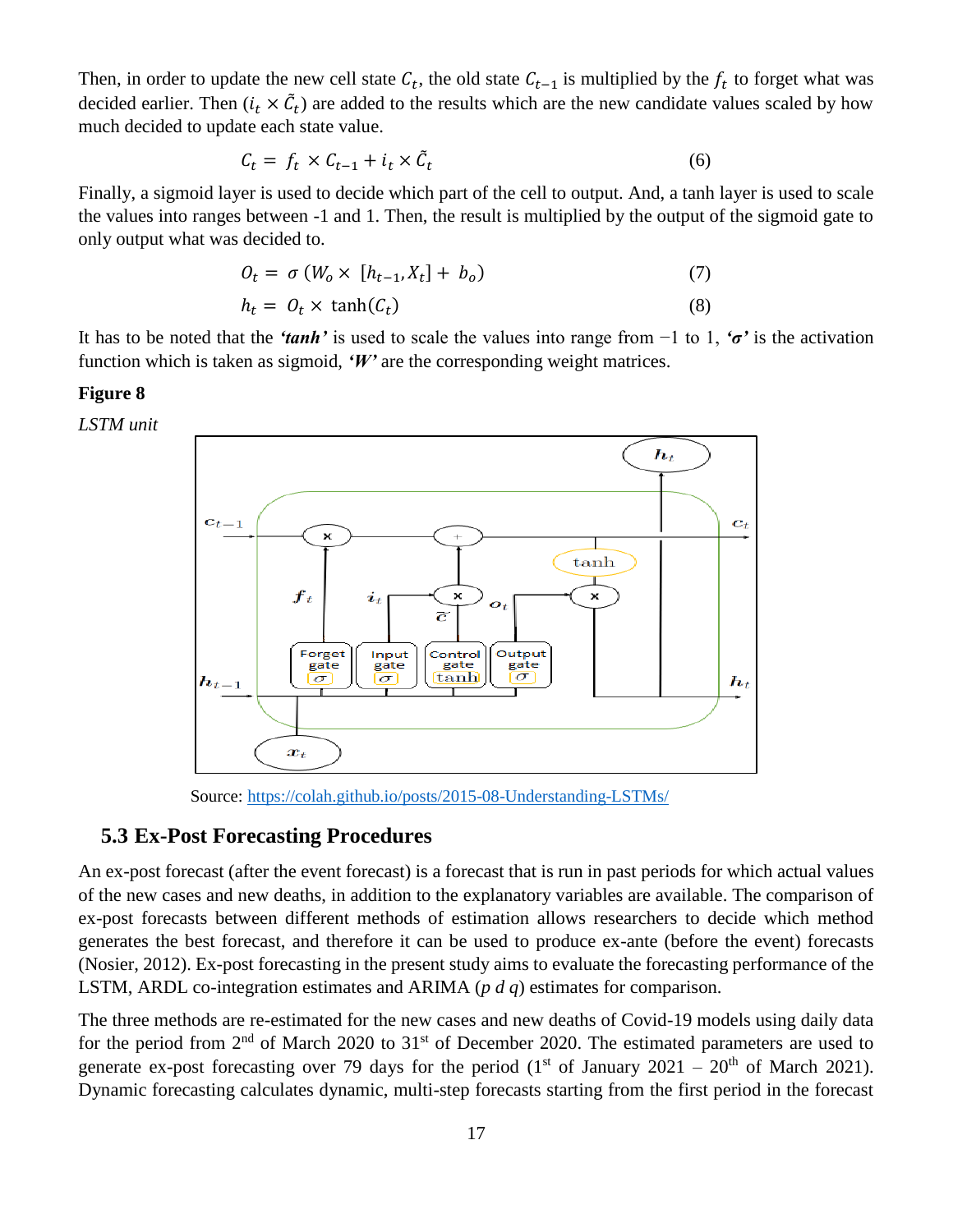sample. In dynamic forecasting, previously forecasted values for the lagged dependent variables are used in generating forecasts of the current value. This choice will be available for our models, since the estimated equation contains dynamic components, such as lagged dependent variables and ARIMA terms.

The appropriate method of forecasting is chosen as the method which has the least forecasting errors according to the forecasting error criteria, such as Root Mean Square Errors (RMSE), Mean Absolute Errors (MAE), Mean Absolute Percentage Errors (MAPE) and Symmetric Mean Absolute Percentage Errors (SMAPE).

Forecasting errors are defined as the differences between the actual and forecasted value over the period of the forecasting horizon, which are defined as:

$$
e_t = LnNCases_t - LnNCasesF_t
$$
 (9)

where LnNCases<sub>t</sub> is the actual value of the natural log of new cases in time t, LnNCases $F_t$  is the forecasted value of the natural log of new cases in time t,  $e_t$  is the forecasting errors in time t. In theory, for a well specified model, it is expected that the forecasting error has a mean of zero over a certain forecasting horizon. However, very small forecasting errors can be obtained even if the models are not well specified as a result of the existence of positive and negative forecasting error values, which cancel each other out. To solve this problem, measures of forecasting errors accuracy have been improved and the errors of Equation (9) transformed either to squared values  $(e_t^2)$  as in the RMSE in Equation (10), or to absolute values  $|e_t|$  as in the MAE in Equation (11) (Song, Witt & Li, 2009).

$$
RMSE = \sqrt{\sum \frac{e_t^2}{n}}
$$
 (10)

$$
MAE = \frac{\Sigma |e_t|}{n} \tag{11}
$$

where n is the number of forecasts. The main difference between the two forecasting error measures is that the MAE gives equal weight to all errors, whereas the RMSE gives more weight to larger errors. Therefore, the RMSE is more sensitive to one extremely bad forecast (Li, Song & Witt, 2005). The MAPE is another error forecast measure in which the errors of the forecast are divided by the actual values of the dependent value, as in Equation (12), to produce unit independent measures (percentage errors), so one can compare the errors of fitted models that differ in level.

$$
MAPE = \left(\frac{1}{n}\sum \frac{|e_t|}{T O_t}\right) \times 100\tag{12}
$$

In the present study, the three measures are used to compare forecasting accuracy between different methods for the same model, whereas the MAPE is used to compare forecasting accuracy even across the two models. Moreover, Lewis (1982) suggested the following interpretation of the resulting MAPE values: Less than 10% is highly accurate forecasts, 10% - 20% is a good forecasting, 20% - 25% is a reasonable forecasting, 50% or more is an inaccurate forecasting (Lewis 1982, quoted in Tideswell, Mules & Faulkner, 2001).

## **6. Results**

In this section, the estimation results of different methods are presented. Diagnostic tests are performed as well. If the used methods overcome the diagnostic and stability tests, we proceed by using the fitted models in generating ex-post forecasting of daily cases and deaths in Egypt over a period of 79 days from January 1 to March 20 as stated before. Comparisons between the ex-post forecasts in Cases and deaths models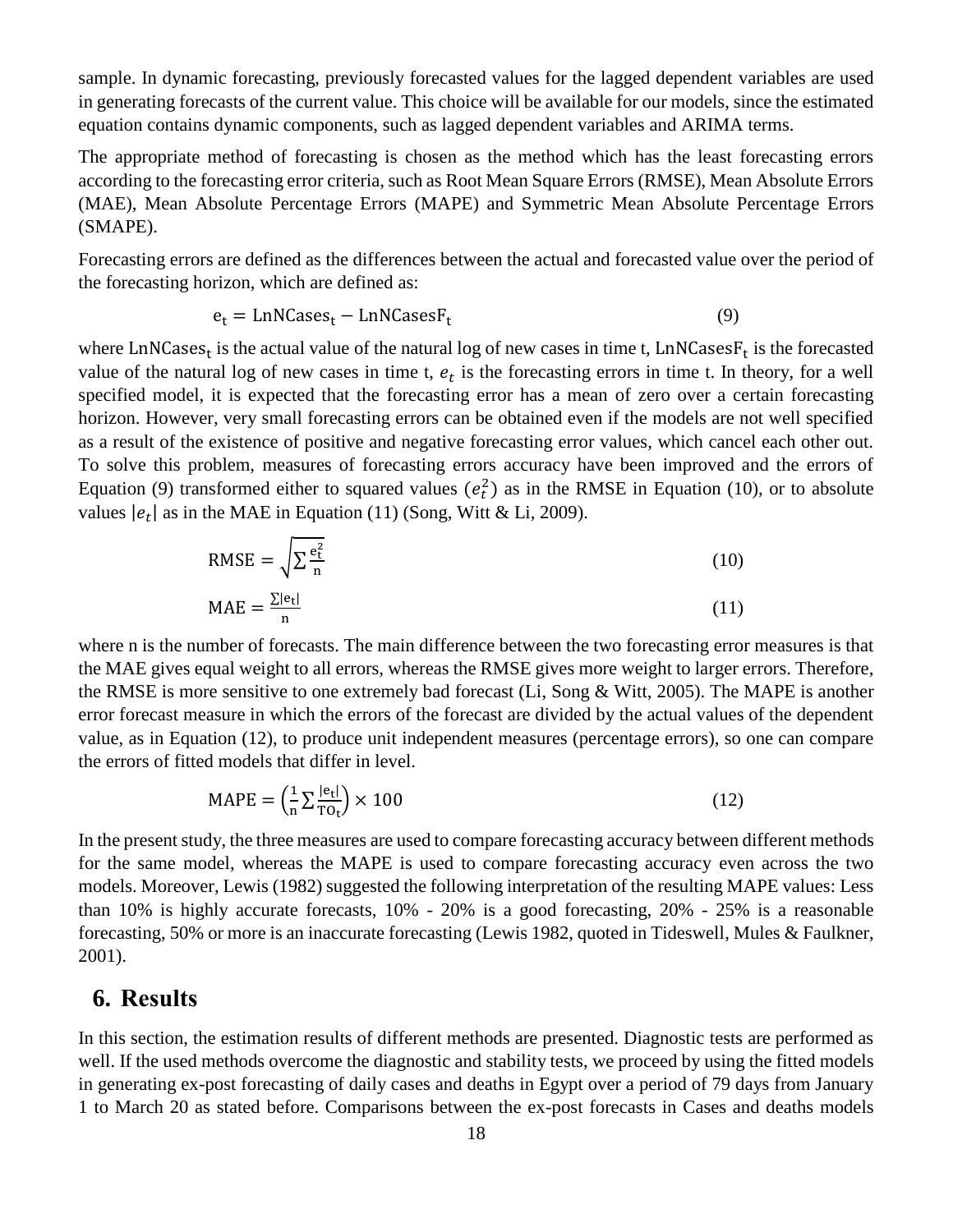using the three different methods are also presented and discussed. EViews version 10 is used to estimate the econometrics methods- ARIMA and ARDL, while Python version 3.7 and the Keras version 2.3 are used to estimate the LSTM models.

## **6.1 Results of ARIMA**

ARIMA (3, 0, 3) is selected - according to the AIC- as the most appropriate specification to forecast the number of new cases of Covid-19 in Egypt, as illustrated in Figure 9 (A). The model as a whole is significant at the 1% level of significance and it has high explanatory power ( $R^2 = 0.954$ ). The residuals of the model have no first order autocorrelation according to DW statistic (1.79), but the residuals are heteroscedastic (F-statistic of Autoregressive Conditional Test of Heteroscedasticity (ARCH) =  $90.721$ , P-value = 0.000).

In addition, ARIMA (4, 0, 4) is used to forecast the number of new deaths, as it is proved to have the best specification using the AIC, as shown by Figure 9 (B). The model is significant at the 1% level of significance, and it has strong explanatory power  $(R^2 = 0.920)$ . The residuals have no first order autocorrelation; DW statistic  $= 2.01$ . However, using ARCH test, the residuals are heteroscedastic (Fstatistic = 16.572, P-value=0.004). Finally, the model is stable (F-statistic of RESET test=1.118, Pvalue=0.291). Therefore, the ARIMA models have no econometric problems, except for heteroscedasticity. Solving for the problem of heteroscedasticity in the two models; GLS estimator is utilized to obtain homoscedastic residuals.

Finally, the specified ARIMA models are estimated for the period of 305 days from 2<sup>nd</sup> of march to 31 of December. Then, the estimated models are used to create the ex-post forecasting of the values of Cases and Deaths for the period of 79 days from January 1, 2021 to March 20, 2021.

#### **Figure 9**

*ARIMA Optimal Lags Selection Using AIC*









Source: Authors' estimation using EViews 10.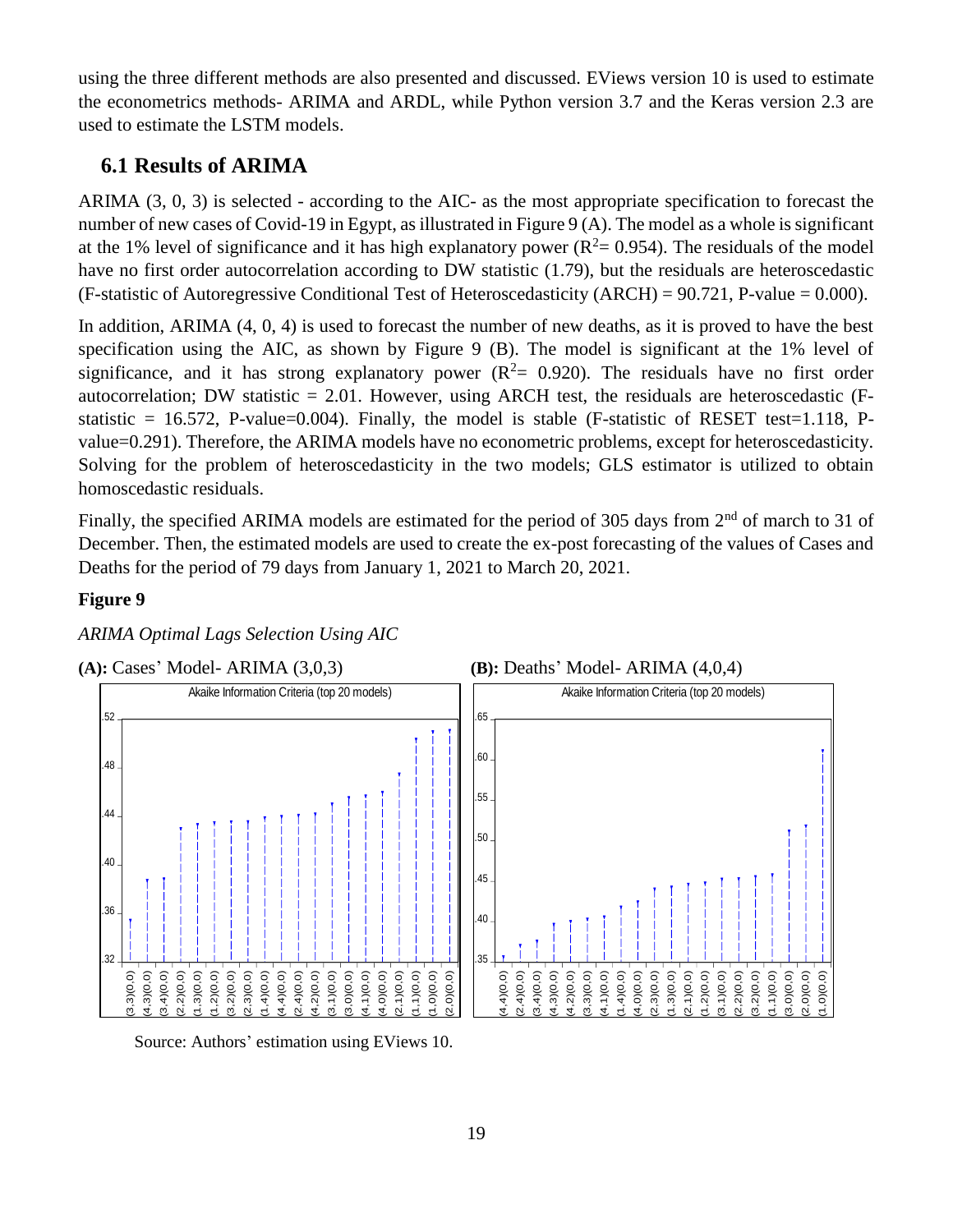## **6.2 Results of ARDL**

It has to be noted that the ARDL specification model, which includes all the mobility alternations in addition to weather temperature is examined first. However, it has been found empirically that including the insignificant mobility indicators and temperature in the model reduces the accuracy of the forecasting results. The more parsimonious model is proved to be better for forecasting purposes.

## **Unit Root Results**

The results of the ADF unit root tests are reported in Table 1. At the 5% level of significance, the results indicate that LnNCases, lnNDeath, and Parks are non-stationary, but stationary in first differences; I(1) variables according to the appropriate trend-specification. Other variables in the two models are found to be stationary variables; I(0). However, we proceed by estimating the co-integration relation of the two models, since we use the ARDL technique which permits a co-integration relationship to exist irrespective of whether variables have the same integrating order or not.

#### **Table 1**

| <b>Variables</b>      | <b>Trend Specification</b> | ADF      | <b>Variables</b> | <b>Trend Specification</b> | ADF      |
|-----------------------|----------------------------|----------|------------------|----------------------------|----------|
| LnNCases <sub>t</sub> | Constant                   | $-2.164$ | <b>ALnNCases</b> | None                       | $-4.135$ |
|                       |                            | (0.220)  |                  |                            | (0.000)  |
| $LnND$ eath           | Constant                   | $-2.333$ | <b>ALnNDeath</b> | None                       | $-7.240$ |
|                       |                            | (0.162)  |                  |                            | (0.000)  |
| Workplacest           | $Constant + trend$         | $-5.420$ |                  |                            |          |
|                       |                            | (0.000)  |                  |                            |          |
| Parks <sub>t</sub>    | Constant                   | $-1.697$ |                  | None                       | $-4.227$ |
|                       |                            | (0.432)  | <b>AParks</b>    |                            | (0.000)  |
| <b>Residential</b>    | $Constant + trend$         | $-4.932$ |                  |                            |          |
|                       |                            | (0.000)  |                  |                            |          |

*Unit Root Tests According to the Appropriate Deterministic Trend*

Source: Authors' estimation using EViews 10.

# **Bounds Test Results**

The first step in ARDL approach of co-integration is to determine the optimal lags of the variables included in the models. Six lags are set as a maximum lag length, and different ARDL specifications are chosen separately for each model and each variable according to the AIC as illustrated in Figure 10. Therefore, ARDL (5, 1, 1, 0) has been selected as the best-fit model to forecast daily new cases, while, ARDL (4, 3) has been preferred for predicting daily new deaths.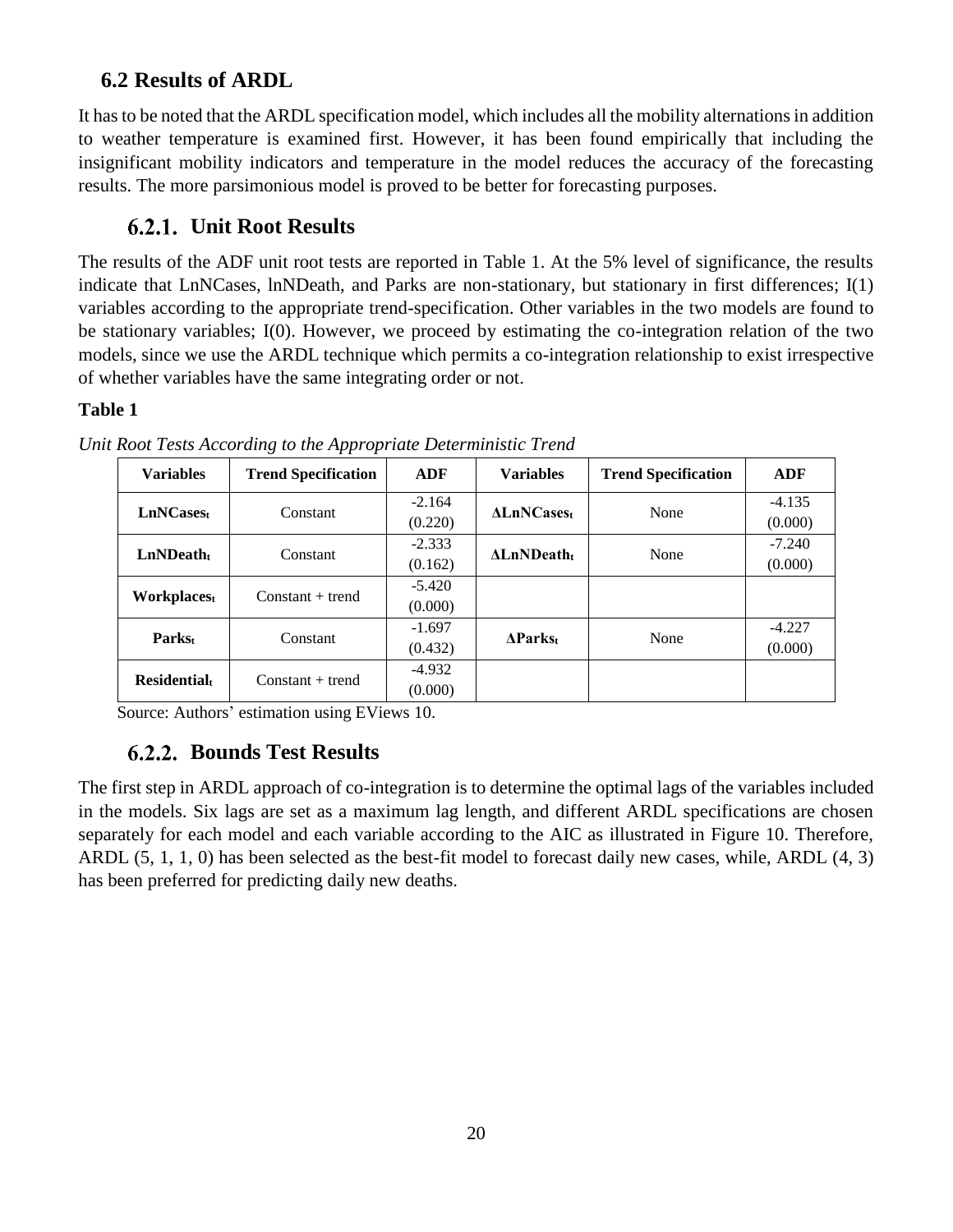#### **Figure 10**

*ARDL Optimal Lags Selection Using AIC*

**(A):** Cases' Model, ARDL (5, 1, 1, 0) **(B):** Deaths' Model, ARDL (4, 3)





Source: Authors' estimation using EViews 10.

The second step of ARDL approach is to test the existence of the long-run Equilibrium relationship –cointegration relationship– between LnNCases and its determinants in the first model, and between LnNDeaths and its determinants in the second model. The results of bounds tests (computed F-statistics) for the two models are presented in Table 2.

The null hypothesis of no co-integration is rejected in the two models, indicating that there is a cointegration relation at the 1% level of significance for the two models over the period of the study. Therefore, we can proceed by estimating the long-run relationships between these variables.

#### **Table 2**

| The Results of F-Statistics for Co-Integration Relationship |  |  |
|-------------------------------------------------------------|--|--|
|                                                             |  |  |

|                       |                           | <b>LnNCases' Model</b> |                    | <b>LnNDeaths' Model</b>   |      |                    |  |
|-----------------------|---------------------------|------------------------|--------------------|---------------------------|------|--------------------|--|
| <b>Critical value</b> | <b>Significance level</b> |                        | <b>F-Statistic</b> | <b>Significance level</b> |      | <b>F-Statistic</b> |  |
|                       | 1%                        | 5%                     |                    | 1%                        | 5%   |                    |  |
| Minimum value<br>I(0) | 4.29                      | 3.23                   | 15.629             | 6.84                      | 4.94 | 17.525             |  |
| Maximum value<br>(1)  | 5.61                      | 4.35                   |                    | 7.84                      | 5.73 |                    |  |

Source: Authors' estimation using EViews 10. Note: The critical value of F is calculated at 3 independent variables in the Cases' model, and one independent variable in the Deaths' model. Constant without time trend is included in both models.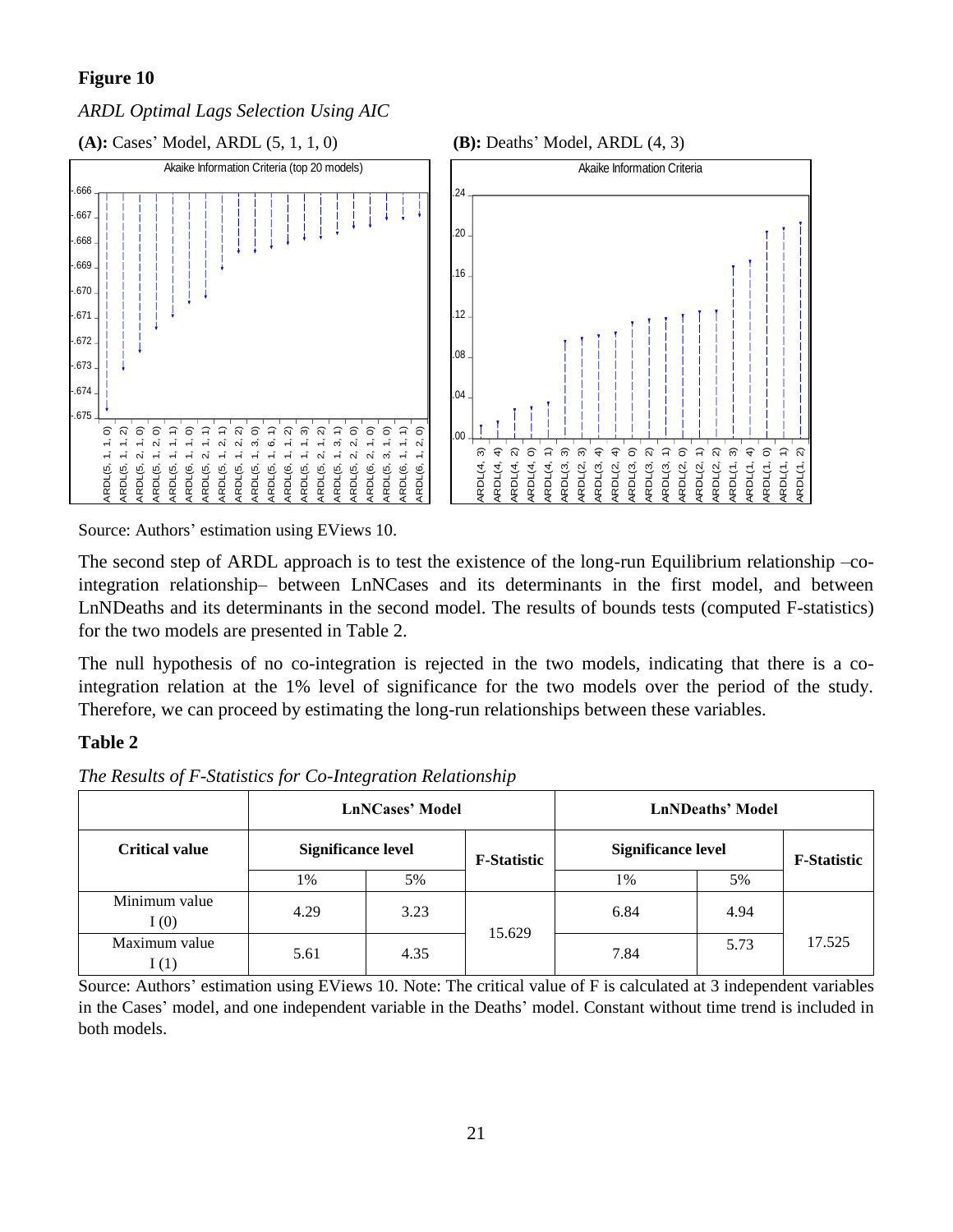## **Estimating the Long-Run Equilibrium Relationships**

Having determined the best ARDL specification for the two models and the long-run co-integration relation is detected, long-run steady-state parameters were estimated and examined statistically in the two models over the period of 305 days from 2<sup>nd</sup> of march to 31 of December as illustrated in Table 3.

#### **Table 3**

| <b>Independent Variables</b>                     | <b>LnNCases' Model</b><br>ARDL(5,1,0,1) |                              | <b>Independent Variable</b>                     | <b>LnNDeaths' Model</b> |                      |  |  |
|--------------------------------------------------|-----------------------------------------|------------------------------|-------------------------------------------------|-------------------------|----------------------|--|--|
|                                                  | Coefficient                             | <b>T</b> -statistics         |                                                 | <b>Coefficient</b>      | <b>T</b> -statistics |  |  |
| Workplaces                                       | 0.104<br>(0.004)                        | 2.899                        | LnNCases                                        | 0.772<br>(0.000)        | 11.463               |  |  |
| Parks                                            | $-0.077$<br>(0.000)                     | $-3.554$                     |                                                 |                         |                      |  |  |
| Residential                                      | 0.089<br>(0.268)                        | 1.109                        |                                                 |                         |                      |  |  |
| Goodness of fit & diagnostic tests               |                                         |                              |                                                 |                         |                      |  |  |
| $R^2$<br>0.969                                   |                                         |                              | $R^2$                                           | 0.911                   |                      |  |  |
| Adj. $R^2$                                       | 0.968                                   |                              | Adj. $R^2$                                      | 0.909                   |                      |  |  |
| Durbin-Watson stat                               | 2.005                                   |                              | Durbin-Watson stat                              | 2.124                   |                      |  |  |
| 8.819<br><b>B-G LM</b> (F-statistics)<br>(0.000) |                                         | <b>B-G LM</b> (F-statistics) | 6.419<br>(0.002)                                |                         |                      |  |  |
| <b>ARCH</b> hetero (F-statistics)                | 52.192<br>(0.000)                       |                              | ARCH hetero (F-statistics)                      | 19.542<br>(0.000)       |                      |  |  |
| <b>RESET</b> (F-statistics)                      | 3.343<br>(0.068)                        |                              | 1.288<br><b>RESET</b> (F-statistics)<br>(0.198) |                         |                      |  |  |

*Long-Run Results of ARDL Co-Integration Approach* 

Source: Authors' estimation using EViews 10. Note: B-G LM test is the Breusch-Godfrey Lagrange Multiplier statistics for residual autocorrelation. P-value between Brackets.

The models perform reasonably. The adjusted  $\mathbb{R}^2$  is very strong in both models, indicating strong explanatory power and the diagnostic tests indicate that the two models are stable. However, autocorrelation and heteroscedasticity are detected in both models. Both problems are corrected in the two models, and the reported results are the results after corrections. Therefore, forecasting using these models can be performed accurately.

For the cases' model, all the long-run coefficients are significant at the 1% level of significance - but the residential variable is not significant - indicating that mobility of population is affecting the incidence of new cases of Covid-19 significantly over the period of the study. As expected, a 1% increase in visits to workplaces compared with the base line is associated with higher incidence of Covid-19 by 10% at the 1% level of significance. However, the long-run coefficients of parks have an unexpected negative sign. In the deaths' model, an increase in new cases by 1% tends to increase the new deaths by 0.77% on average in the long run.

Therefore, the spread of Covid-19 is caused by increasing mobility, especially to workplaces. Moreover, the spread of Covid-19 is more likely to increase the possibility of deaths.

Finally, the estimated ARDL models are used to create the ex-post forecasting of the values of Cases and Deaths for the period of 79 days from January 1 to March 20.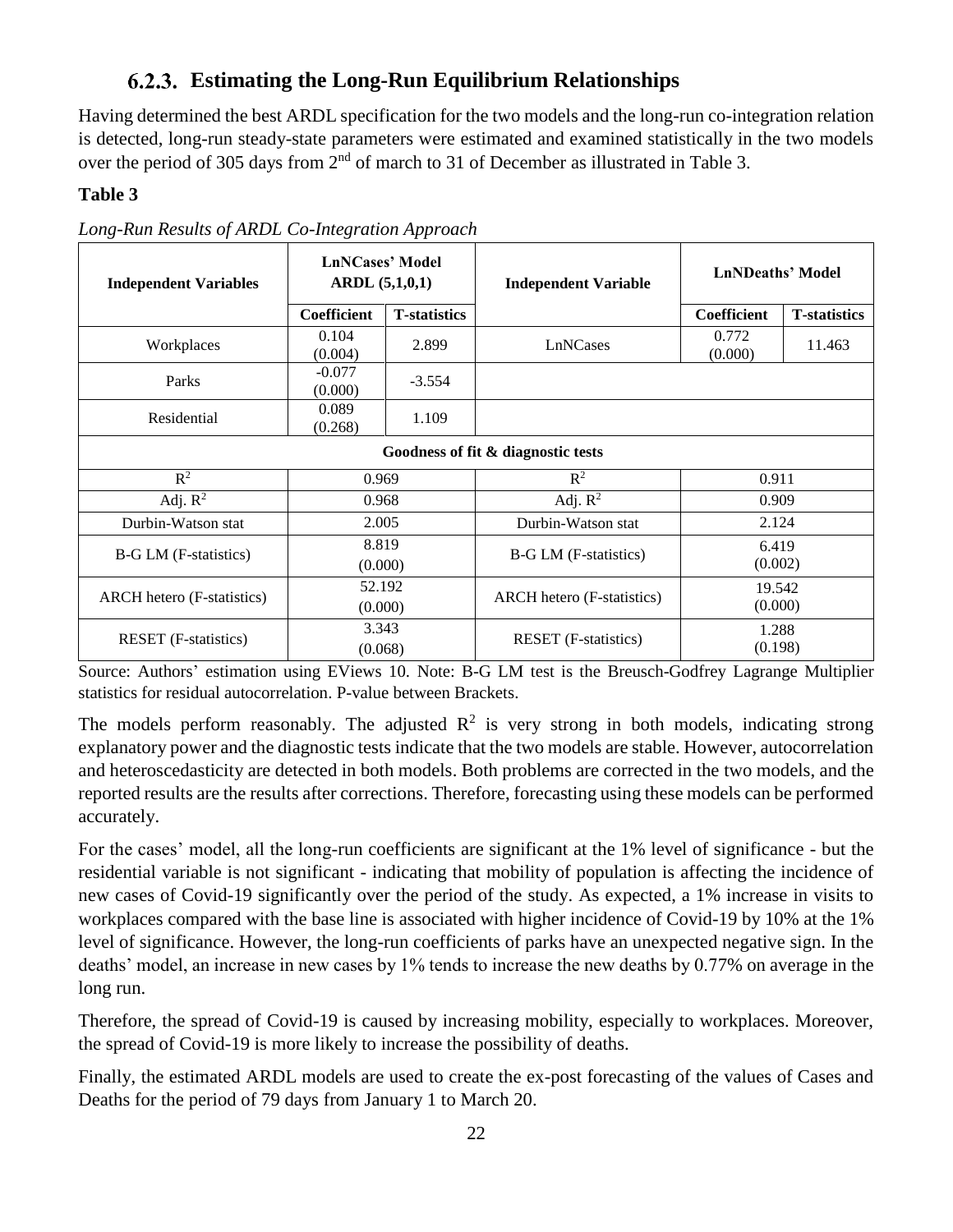### **6.3 Results of LSTM**

The proposed system includes four different steps. The first one is the data pre-processing step. It prepares the data in a format applicable to feed the LSTM Network for learning. The second step is splitting the processed data into two different datasets one for training the model and the other one for evaluating it. The third step is the deep learning process itself using the LSTM network. The last step is to evaluate the generated models in order to use the best one in our experiments. All those steps are applied in each of the New cases and Death cases datasets separately. The workflow of the proposed system is depicted in [Figure](#page-22-0)  11.

#### <span id="page-22-0"></span>**Figure 11**



*Proposed System Workflow*

Source: Authors' diagram of the system workflow.

#### **5.3.1 Data pre-processing:**

The original dataset contains the daily reported number of new cases and new death since March 2, 2020 to March 20, 2021. It has to be noted that the data set also included the daily mobility and weather temperature for the same period. However, it has been found empirically that including the mobility and temperature in the data features didn't highly improve the accuracy of the results.

In our experiments, the input features used to train the model are a number of recent past values that are used to predict the value of the next time period. For example, given a look back window=3 -referred as lag=3- the values at time (t-1, t-2 and t-3) are used as input features to predict the output value at time (t). In each experiment, the dataset is adjusted with lags ranging from 1 to 15 to choose the one that generates a model with the lowest error.

Furthermore, all the time series data were re-scaled to values between -1 and 1, this is because the LSTM model requires data to be within the scale of the activation function of the network.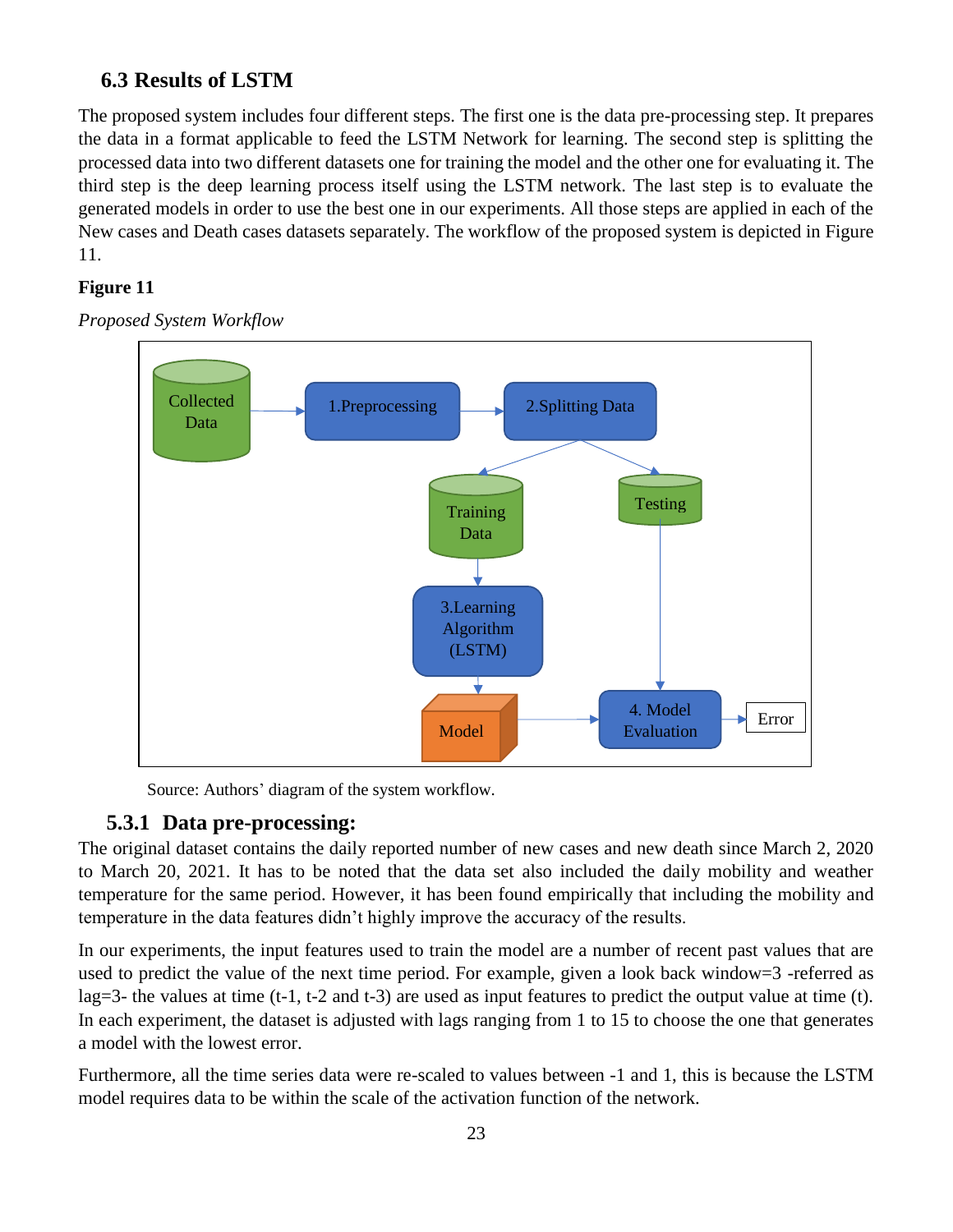## **5.3.2 Data Splitting**

After preparing the dataset with a specific lag parameter for the cases and deaths models, the ordered dataset is split into a training dataset and a testing dataset with 79.5% and 20.5% of the observations respectively.

## **5.3.3 Model Training**

The LSTM network has been implemented in Python using the open source Keras deep learning library (Keras, n.d.) and the Scikit-learn library (Scikit-learn: Machine Learning in Python, n.d.). The implemented network has one input layer, followed by a hidden layer with 50 LSTM neurons and one output layer that predicts a single value. The network is trained for 200 epochs. The activation function of the gates is hyperbolic tangent. The model is trained using the Adam optimizer. The Mean Squared Error (MSE) is the loss function for the model. All those parameters are chosen empirically to choose the most accurate model with the minimal RMSE.

All computations are performed on the BA High Performance Computing cluster (The Bibliotheca Alexandrina Supercomputing Facility, n.d.). The used Python version is 3.7 and the Keras version is 2.3. Due to the stochastic nature of the algorithms that depends on the random initialized weights, the results may vary. Hence, we considered comparing the average of eight consecutive runs in order to choose the most accurate network parameters.

## **5.3.4 Model Evaluation**

Once the model is fit using the training dataset, their corresponding testing dataset is used to evaluate the model. In such process, the model is used to predict the current number of cases and deaths in the current time step. Then, this current predicted value is used to update the input features of the next step. Finally, all the predicted values are compared with the original values to calculate the RMSE error to evaluate the model.

# **6.4 Ex-Post Forecasting Results**

# **Forecasting Errors According to Different Criteria**

The performance of the chosen models of daily cases and deaths respectively is compared using different measures of forecasting error accuracy. Table 4 shows the forecast error of these models in terms of RMSE, MAE, MAPE and SMAPE over the period of 79 days, which represent almost 20% of all the available observations.

#### **Table 4**

|                          | <b>Cases' Model</b> |            |             |              | <b>Deaths' Model</b> |            |             |              |
|--------------------------|---------------------|------------|-------------|--------------|----------------------|------------|-------------|--------------|
| <b>Forecasting Model</b> | <b>RMSE</b>         | <b>MAE</b> | <b>MAPE</b> | <b>SMAPE</b> | <b>RMSE</b>          | <b>MAE</b> | <b>MAPE</b> | <b>SMAPE</b> |
| <b>ARIMA</b>             | 0.492               | 0.456      | 7.078       | 6.795        | 0.355                | 0.304      | 7.796       | 7.500        |
| <b>ARDL</b>              | 0.148               | 0.121      | 1.876       | 1.851        | 0.237                | 0.198      | 5.073       | 5.261        |
| <b>LSTM</b>              | 0.109               | 0.081      | .238        | 1.238        | 0.115                | 0.097      | 2.479       | 2.455        |

*Forecasting Error Criteria of the Models (1 January - 20 March)*

Source: Authors' estimation using EViews 10.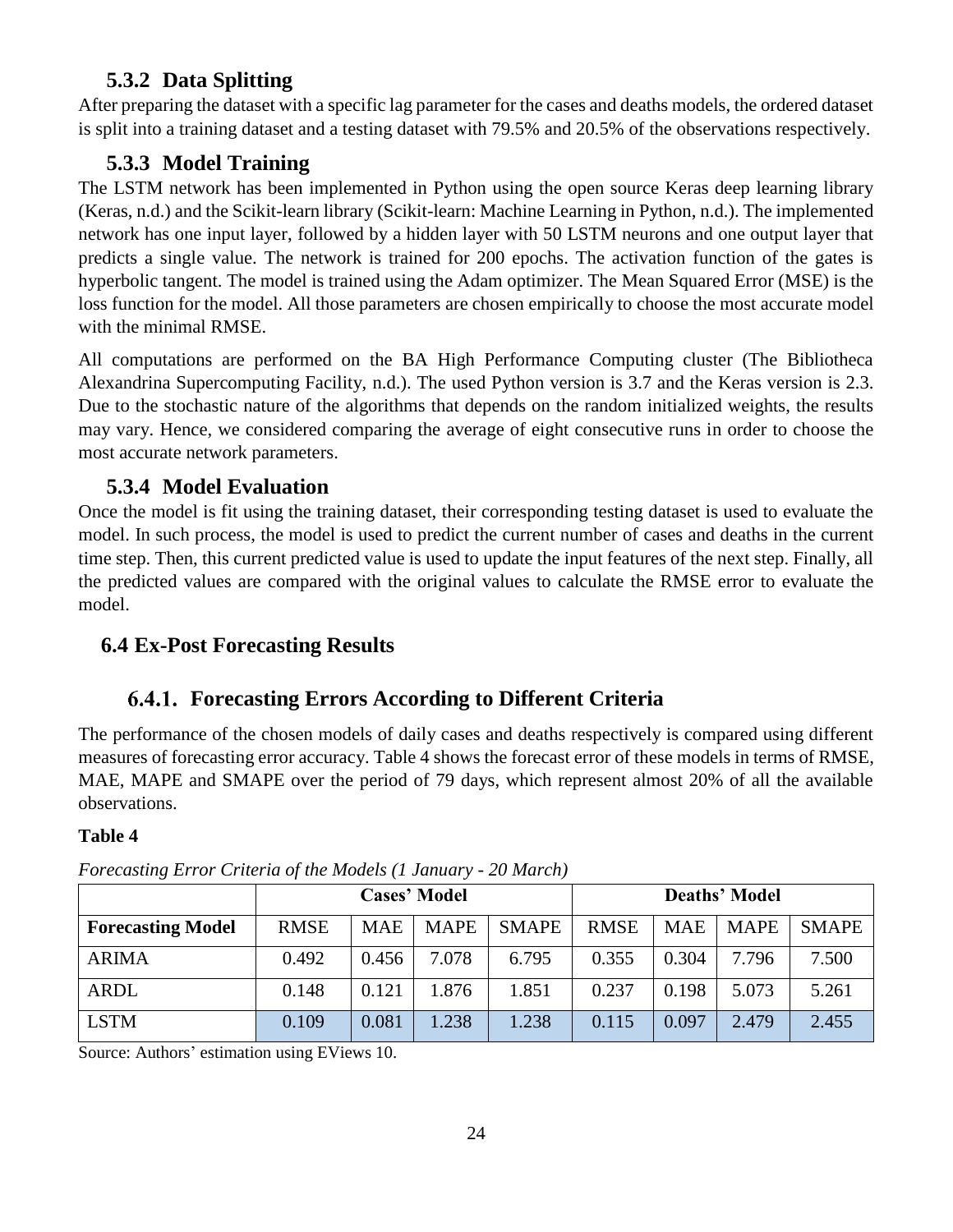It is noticed that based on the different error measures, the LSTM model is the best to forecast daily cases followed by the ARDL. Likewise, the LSTM model is the most accurate one for daily deaths followed by the ARDL model. The graphical investigation confirms the latter results. Figure 12 and Figure 13 compare the results of the preceding methods for the ex-post period (1 January - 20 March), and illustrate that LSTM and ARDL models provide the closest results to the actual data for daily cases and deaths. Moreover, across the two models together, the MAPE criterion compare all the methods in the two models and indicates that the LSTM method of new cases model is the best one across all models (it obtains the least errors), followed by the LSTM method for the new deaths model. Moreover, according to the Lewis (1982) criteria, all the methods of the two models are accurate since they have forecasting errors less than 10%.

#### **Figure 12**



*Ex-Post Forecasting of Daily Cases Using Different Methods*

Authors' diagram using the estimated ex-post results.

#### **Figure 13**

*Ex-Post Forecasting of Daily Deaths Using Different Methods*



Authors' diagram using the estimated ex-post results.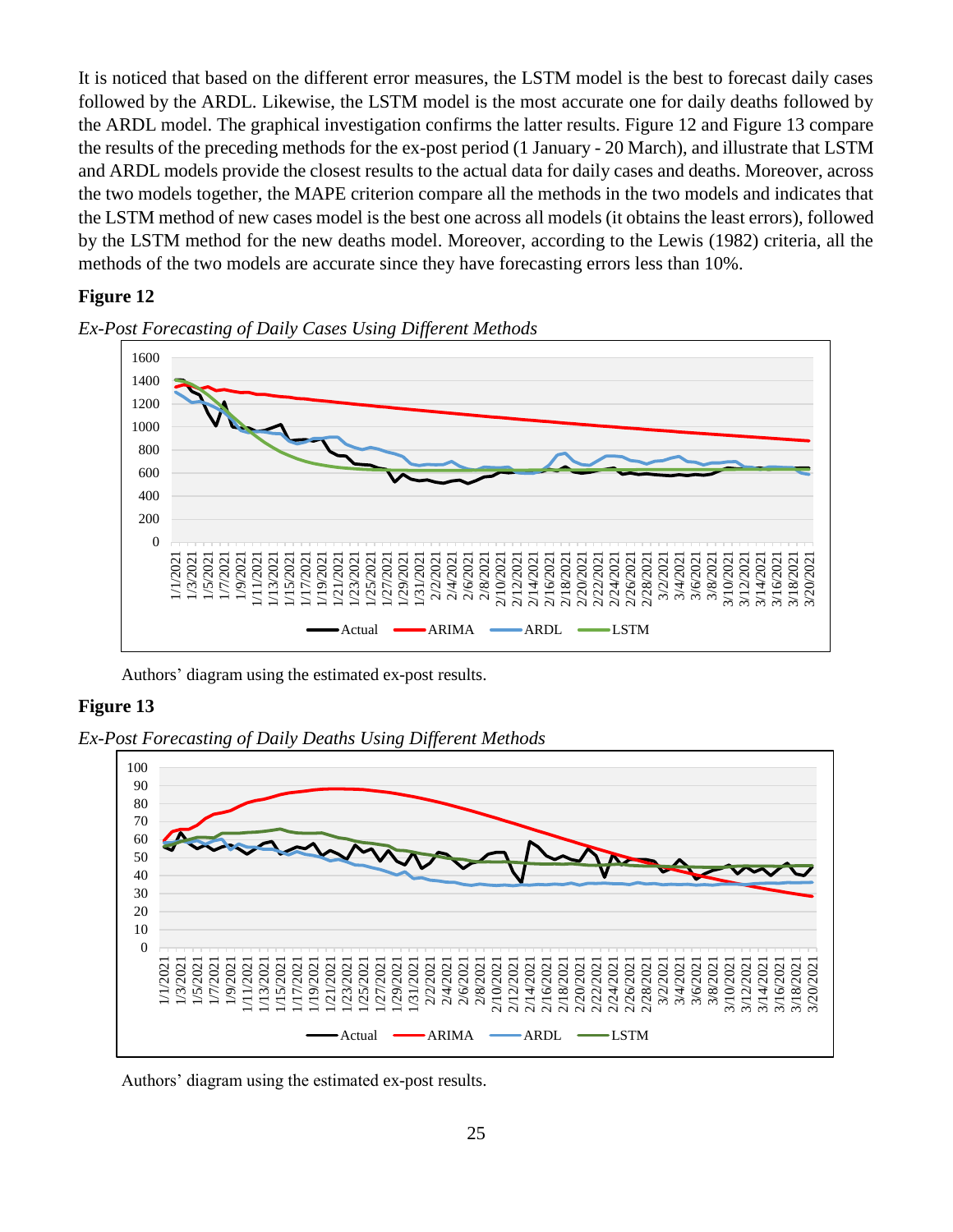#### **Forecasting errors at different time horizons "Absolute Percentage Error"**

To compare the forecasting performance of the estimated methods over time, the Absolute Percentage Error (APE) between the predicted and actual values of cases and deaths respectively for the three methods in the two models has calculated on a daily basis along the ex-post forecasting period from 1 January - 20 March 2021. Figures 14 and 15 show the average of the APE every two weeks of the 79 ex-post period for cases and deaths models. The error of the results obtained by the LSTM model is the least among other models.

#### **Figure 14**



*Absolute Percentage Error for ARIMA, ARDL and LSTM- Cases' Model*

Authors' diagram using the estimated ex-post results.

Regarding the cases' model, the APE of the ARIMA model has increased with time from 0.64% in the beginning to reach a maximum of 12.85% after 36 days then kept decreasing to reach 4.82% at the last day of the ex-post forecasting period. Speaking about the APE of the ARDL model, it started at 1.09%, reaching its highest value of 6.21% after 28 days, and finally it reached 1.39% on the last day. By same token, the LSTM-APE started at 0.02%, reaching a maximum of 4.33% after 19 days then embarked on decreasing to reach 0.29%. Talking about the time horizons, the ARDL has the lowest APE in the first period, but the LSTM is the best in all other periods and its APE decreases continually over time. Consequently, it can be concluded that the LSTM can be used to forecast the number of infections of Covid-19 especially in the long term.

Speaking of the deaths' model, the APE of the ARIMA model has increased with time from 1.47% in the beginning to reach a maximum of 17.63% after 42 days then fluctuated to reach 11.99% at the last day of the ex-post forecasting period. Speaking about the APE of the ARDL model, it started at 1.02%, reaching its highest value of 12.99% after 43 days, and finally it approached 5.61% on the last day. Similarly, the LSTM-APE started at 0.17%, reaching a maximum of 7.55% after 43 days then it oscillated to reach 0.40%. Regarding the different time-horizons, the LSTM is the best in the long term again, except for the first and second periods; the ARDL has the lowest forecasting errors. Hence, it can be deduced that the LSTM can be utilized to forecast the death toll of Covid-19 precisely, especially in the long run.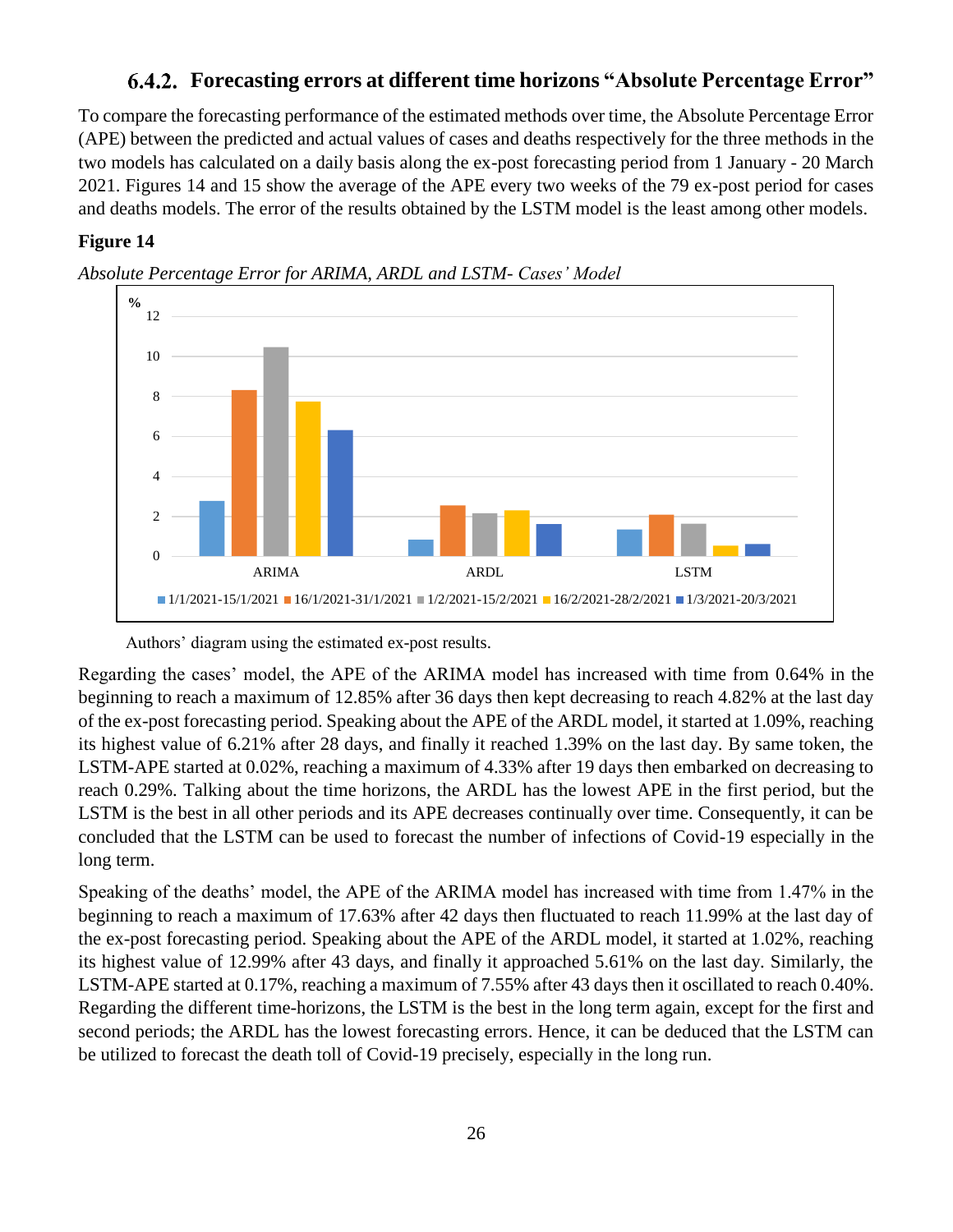#### **Figure 15**



*Absolute Percentage Error for ARIMA, ARDL and LSTM- Deaths' Model*

Authors' diagram using the estimated ex-post results.

# **7. Discussion**

Time series and econometric models can be useful in predicting confirmed infections, recoveries and deaths as well as future pandemic spread rates if the spread of the virus does not change very oddly. However, various machine-learning models have been utilized for the same purpose. Undoubtedly, it is globally well known that this virus is new and has the potential to be highly transmissible in addition to growing fears of a powerful other waves.

Regarding the situation in Egypt, the infection and death rates kept on rising. For instance, the infection rate increased form 0.1% on September 2020 to 0.19% after six months –on March 2021. Resulting in about 94% increase during the same period. For the same time horizon, the death rate had been raised from 5.6% to 5.9%. On the other side, the recovery rate has dropped by 9.3%. More than 10 months later, on 31 January 2022 the total number of cases stood at 425,911 with an increase of 119% than March 2021. On the other side, the number of mortalities grown by 96% to reach 22,635.

Speaking about the case in Egypt and globally, the current values of the pandemic disclose that the death rate in Egypt is higher than its worldwide counterpart by 4.44%. Likewise, the proportion of recovered individuals is 1.82% lower in Egypt than the worldwide percentage.

As regards the spread of the pandemic on a 2-years course, Egypt has faced many waves of infections. The country experienced two waves during the first year of the epidemic. Following, a third wave begun during 2021, particularly on the tenth of April. Later on, another wave has hit the country starting 1<sup>st</sup> October and the number of infections kept on increasing to record an extreme of 2,223 cases on the 31st of January 2022.

In fact, Egypt has reacted early to tackle the spread of the virus. Three-months after directing the closure decisions, at the end of June 2020 the government started reopening to avoid GDP decline, income losses and poverty increase. Despite resulting in an upward movement, the number of infections kept on decreasing since mid-July 2020. This may be because a growing number of Egyptians is taking social distancing procedures seriously and committing to protective measures to limit coronavirus outburst as a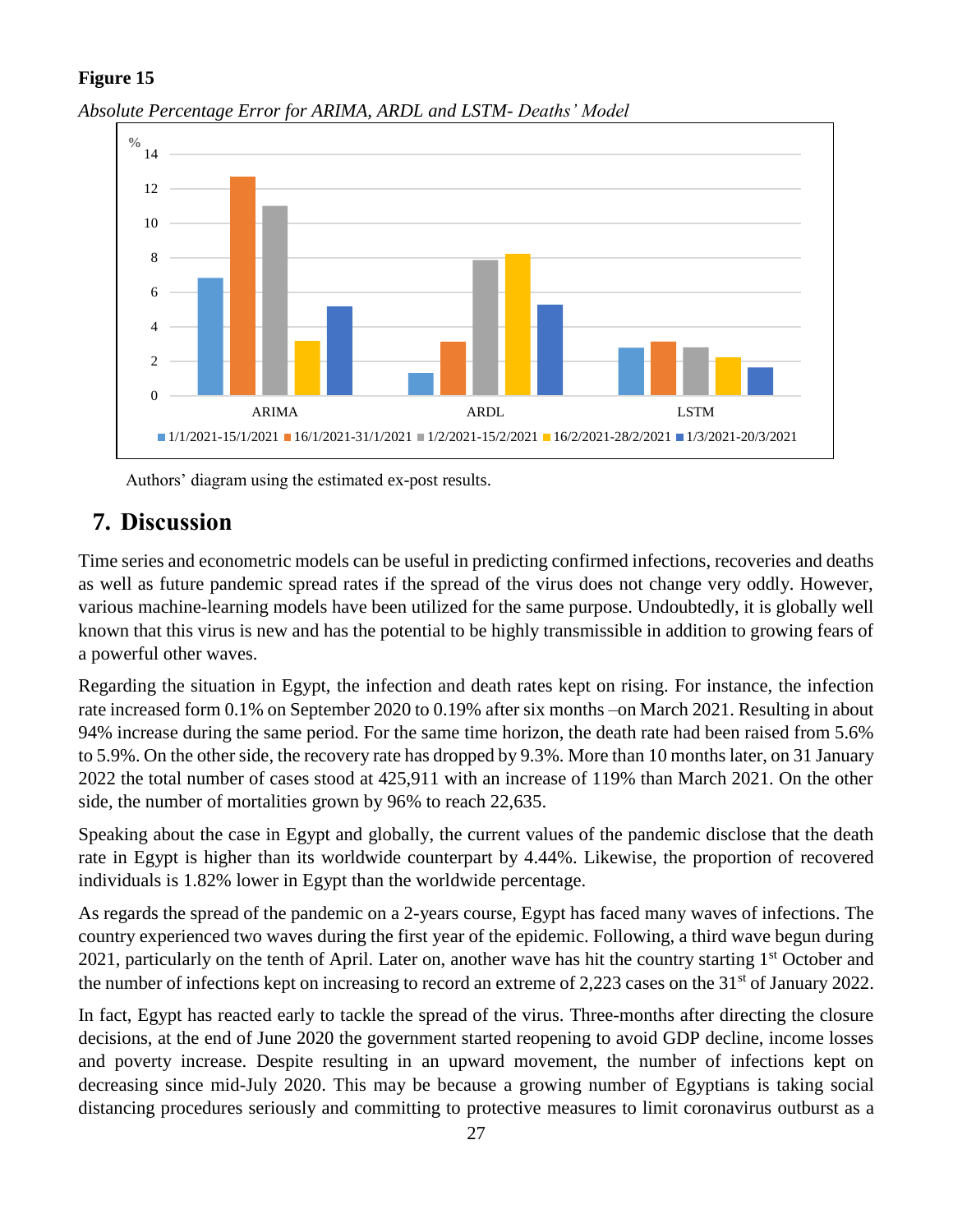result of amplified level of awareness. At the beginning of January 2021, the Egyptian government reimposed some closing measures as a proactive step towards the likely second wave. Consequently, the use of transportation facilities has dropped. Additionally, going to workplaces has declined while staying at homes again has increased. Such decisions have been effective in easing the effect of the second wave. Later on, after smoothing the outcome of the second wave, schools and universities have been re-opened by mid-February. On the other side, the 3rd wave which occurred during the period April 2021 to June 2021 was characterized by an average number of infections of 932. Moreover, the 4<sup>th</sup> wave may have started by mid-September 2021 and is still ongoing with a growing rate. Thus, it can be deduced that recently the Egyptians are not taking social distancing measures seriously and not committing to following the preventive measures to limit coronavirus outbreak despite the assured governmental regulations regarding various preventive restrictions.

Chiefly, the results of the utilized ARDL model conclude that mobility of population is affecting the incidence of new cases of Covid-19 significantly. Especially, an increase in mobility related to workplaces by 1% is associated with higher incidence of Covid-19 by 10%. Therefore, the spread of Covid-19 is caused by increasing mobility to workplaces. Moreover, the spread of Covid-19 by 1% more tends to increase the possibility of death by 0.77% on average in the long run.

Ex-post forecasting is performed for a period of 79 days (1 Jan 2021- 20 March 2021) using time series, econometric and deep learning techniques to choose the most accurate forecast for each model to be used in the ex-ante forecasting of the new cases and new deaths in other papers. It was found that the best fit model with the least values of the error measures to model daily cases and deaths is the deep learning LSTM one followed by ARDL then ARIMA. The results of the three models' forecasts are shown for comparison.

In spite of showing better prediction performance and the fact that machine learning techniques can be applied in order to handle many problems that are targeted by traditional econometric and statistical models, there are some differences between them in terms of their objectives, approaches and settings among others. To explain, according to Athey and Imbens (2019), the so called classic statistical or econometric models provide estimates with formal properties of a type that many of the machine learning algorithms do not usually deliver. Such properties include the asymptotic –large sample– properties of estimators and tests including normality, efficiency as well as consistency. On the contrary, the main attention of machine learning methods is the properties of the algorithms. Further, econometric models establish probabilistic models intended to depict various phenomena, while machine learning uses algorithms that depend on learning from their mistakes.

Other key points regarding the differences between machine learning models and statistical or econometric models are their estimation steps and outcomes. To clarify, having machine learning models trained, it is difficult to understand their inner working steps. That being the case, they are often thought of as being "black boxes", making them hard to comprehend and to clarify their behavior. Speaking of the outcomes, econometric models result in estimates of population parameters that can be easily interpreted and instantly give insights about the effect of each regressor on the target variable. Thus, econometric and statistical techniques result in an estimated function that once reported can be utilized by any stakeholder, while machine learning models provide a written code that needs more effort to be operationalized**-** employed for prediction purposes.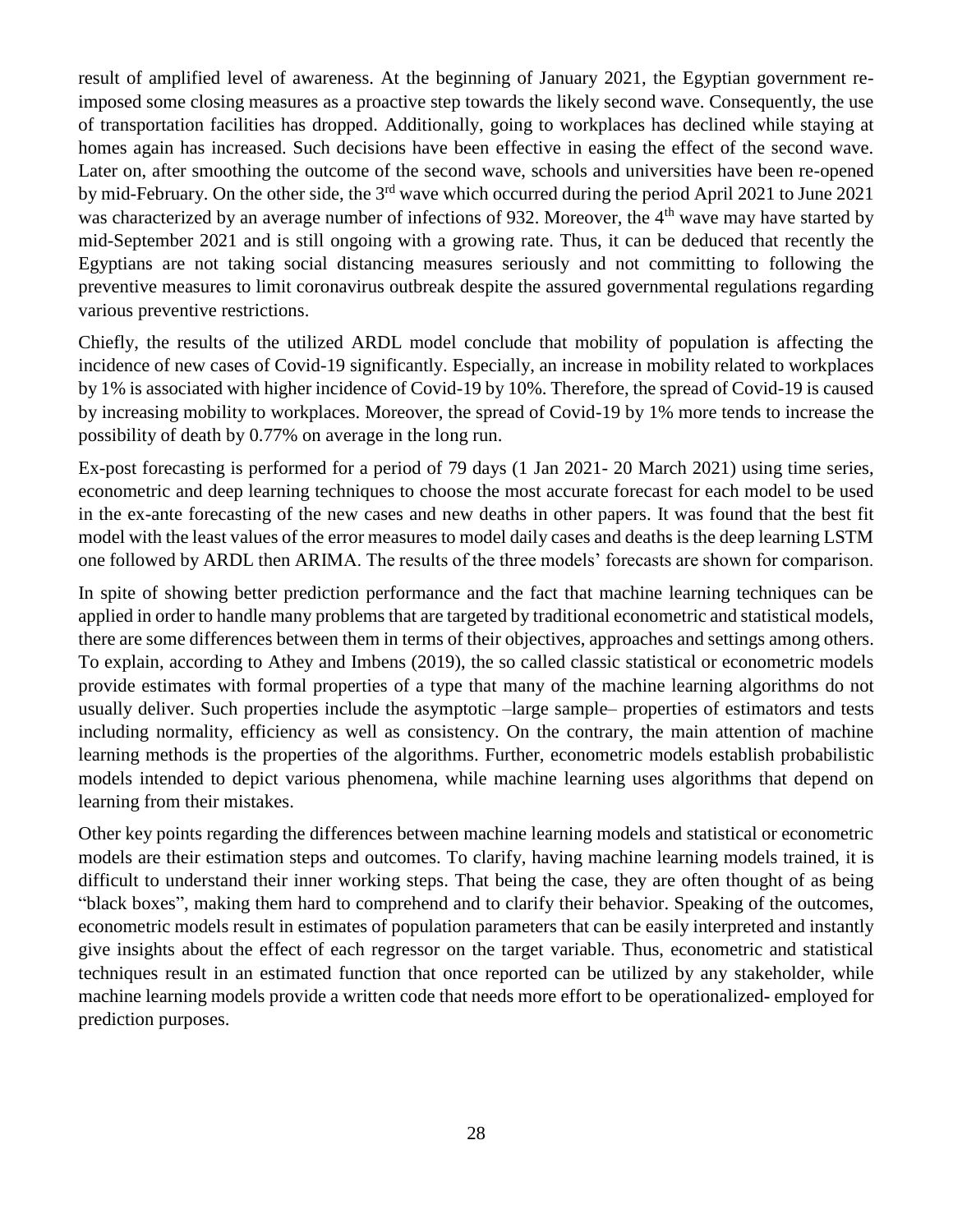## **References**

- ArunKumar, K. E., Kalaga, D. V., Kumar, C. M. S., Kawaji, M., & Brenza, T. M. (2022). Comparative analysis of Gated Recurrent Units (GRU), Long Short-Term Memory (LSTM) cells, Autoregressive Integrated Moving Average (ARIMA), Seasonal Autoregressive Integrated Moving Average (SARIMA) for forecasting COVID-19 trends. *Alexandria Engineering Journal*.
- Athey, S., & Imbens, G. W. (2019). Machine learning methods that economists should know about. *Annual Review of Economics*, *11*, 685-725.
- Benvenuto, D., Giovanetti, M., Vassallo, L., Angeletti, S., & Ciccozzi, M. (2020). Application of the ARIMA model on the COVID-2019 epidemic dataset. Data in brief, 105340.
- Breisinger, C., Raouf, M., Wiebelt, M., Kamaly, A., & Karara, M. (2020). Impact of COVID-19 on the Egyptian economy: Economic sectors, jobs, and households (Vol. 6). Intl Food Policy Res Inst.
- Dehesh, T., Mardani-Fard, H. A., & Dehesh, P. (2020). Forecasting of covid-19 confirmed cases in different countries with arima models. *medRxiv*.
- El-Ghitany, E. (2020). A Short-Term Forecast Scenario for COVID-19 Epidemic and Allocated Hospital Readiness in Egypt.
- Elmousalami, H. H., & Hassanien, A. E. (2020). Day Level Forecasting for Coronavirus Disease (COVID-19) Spread: Analysis, Modeling and Recommendations. *arXiv*. 2020 mar.
- Elsheikh, A. H., Saba, A. I., Abd Elaziz, M., Lu, S., Shanmugan, S., Muthuramalingam, T., ... & Shehabeldeen, T. A. (2021). Deep learning-based forecasting model for COVID-19 outbreak in Saudi Arabia. *Process Safety and Environmental Protection*, *149*, 223-233.
- Elsworth, S., & G¨uttel, S. (2020). Time Series Forecasting Using LSTM Networks: A Symbolic Approach. *arXiv*.
- Feridun, M. (2009), 'Unit Roots, Structural Breaks and Cointegration Analysis: A Review of the Available Processes and Procedures and an Application', Presented at The Macroeconomics and Financial Economics Workshop: Recent Developments in Theory and Empirical Modelling workshop, held from October 8 to October 9 at Eastern Mediterranean University.
- Google LLC "Google COVID-19 Community Mobility Reports". <https://www.google.com/covid19/mobility/> Accessed: <16 August 2020>
- Gujarati, D. N., & Porter, D. C. (2009). *Basic econometrics* 5th Ed." McGraw-Hill International Edition, Boston.
- Han, E., Tan, M. M. J., Turk, E., Sridhar, D., Leung, G. M., Shibuya, K., ... & Legido-Quigley, H. (2020). Lessons learnt from easing COVID-19 restrictions: an analysis of countries and regions in Asia Pacific and Europe. *The Lancet*, *396*(10261), 1525-1534.

Hochreiter, S., & Schmidhuber, J. (1997). Long Short-Term Memory. Neural Computation, 9, 1735--1780. <https://www.worldometers.info/coronavirus/> Accessed: <16 August 2020>

Keras. (n.d.). Retrieved 3 2021, from https://keras.io/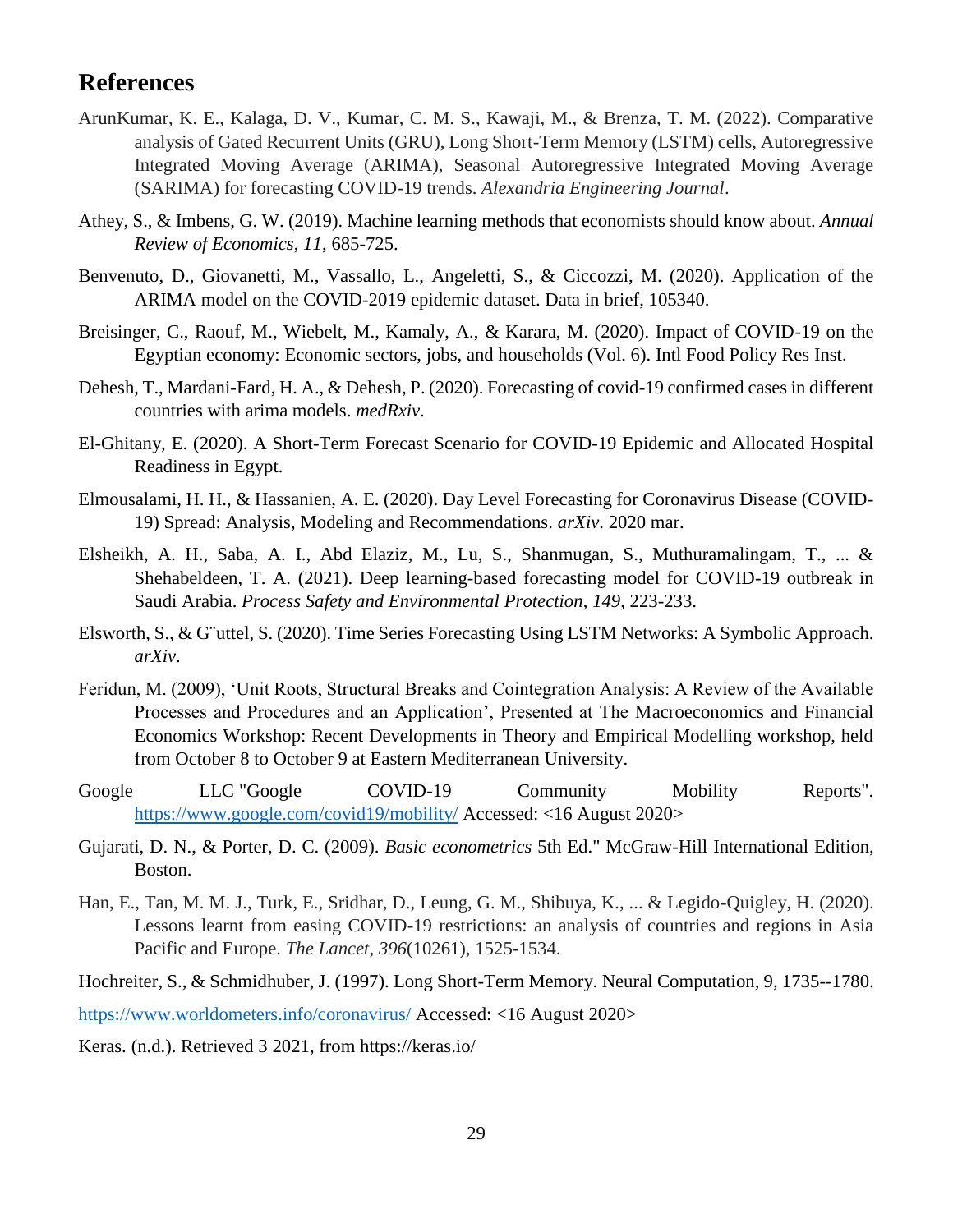- Kumar, P., Kalita, H., Patairiya, S., Sharma, Y. D., Nanda, C., Rani, M. & Bhagavathula, A. S. (2020). Forecasting the dynamics of COVID-19 Pandemic in Top 15 countries in April 2020: ARIMA Model with Machine Learning Approach. *medRxiv*.
- Lauer, S. A., Grantz, K. H., Bi, Q., Jones, F. K., Zheng, Q., Meredith, H. R. & Lessler, J. (2020). The incubation period of coronavirus disease 2019 (COVID-19) from publicly reported confirmed cases: estimation and application. *Annals of internal medicine*, *172*(9), 577-582.
- Li, G., Song, H., and Witt, S.F. (2005), 'Recent Developments in Econometric Modelling and Forecasting', *Journal of Travel Research*, Vol.44: 82-99.
- Marzouk, M., Elshaboury, N., Abdel-Latif, A., & Azab, S. (2021). Deep learning model for forecasting COVID-19 outbreak in Egypt. *Process Safety and Environmental Protection*, *153*, 363-375.
- Masum, S., Liu, Y., & Chiverton, J. (2018). Multi-step Time Series Forecasting of Electric Load Using Machine Learning Models. International Conference on Artificial Intelligence and Soft Computing (ICAISC 2018), (pp. 148-159).
- Mohamadou, Y., Halidou, A., & Kapen, P. T. (2020). A review of mathematical modeling, artificial intelligence and datasets used in the study, prediction and management of COVID-19. *Applied Intelligence*, *50*(11), 3913-3925.
- Namini, S., Tavakoli, N., & Namin, A. (2018). A Comparison of ARIMA and LSTM in Forecasting Time Series. 17th IEEE International Conference on Machine Learning and Applications.
- Negara, H. R. P., Kusuma, J. W., Apriansyah, D., & Tamur, M. (2021, May). Computing the auto regressive distributed lag (ARDL) method in forecasting COVID-19 data: A case study of NTB Province until the end of 2020. In *Journal of Physics: Conference Series* (Vol. 1882, No. 1, p. 012037). IOP Publishing.
- Nosier, S. A. (2012), Estimating the International Tourism Demand for Egypt 'An Econometric Approach', PhD thesis, the University of Hull: UK.
- Nosier, S. A. (2018), The Effect of Electoral Democracy On Economic Growth in Egypt (1970 2015), *The Afro Asian Journal of Social Sciences*, AAJOSS, VOLUME IX, NO I, Quarter I.
- Nutarelli, F. (2022). At the intersection between machine learning and econometrics: theory and applications.
- Omran, N. F., Abd-el Ghany, S. F., Saleh, H., Ali, A. A., Gumaei, A., & Al-Rakhami, M. (2021). Applying Deep Learning Methods on Time-Series Data for Forecasting COVID-19 in Egypt, Kuwait, and Saudi Arabia. Complexity, 2021.
- Paez, Antonio. 2020. "Using Google Community Mobility Reports to Investigate the Incidence of COVID-19 in the United States." Transport Findings, May.
- Pesaran, M.H., Shin, Y., and Smith, R.J. (2001), 'Bounds Testing Approaches to the Analysis of Level Relationships', *Journal of Applied Econometrics*, Vol.16: 289-326.
- Saba, A. I., & Elsheikh, A. H. (2020). Forecasting the prevalence of COVID-19 outbreak in Egypt using nonlinear autoregressive artificial neural networks. *Process Safety and Environmental Protection*.
- scikit-learn: Machine Learning in Python. (n.d.). Retrieved 3 2021, from https://scikit-learn.org